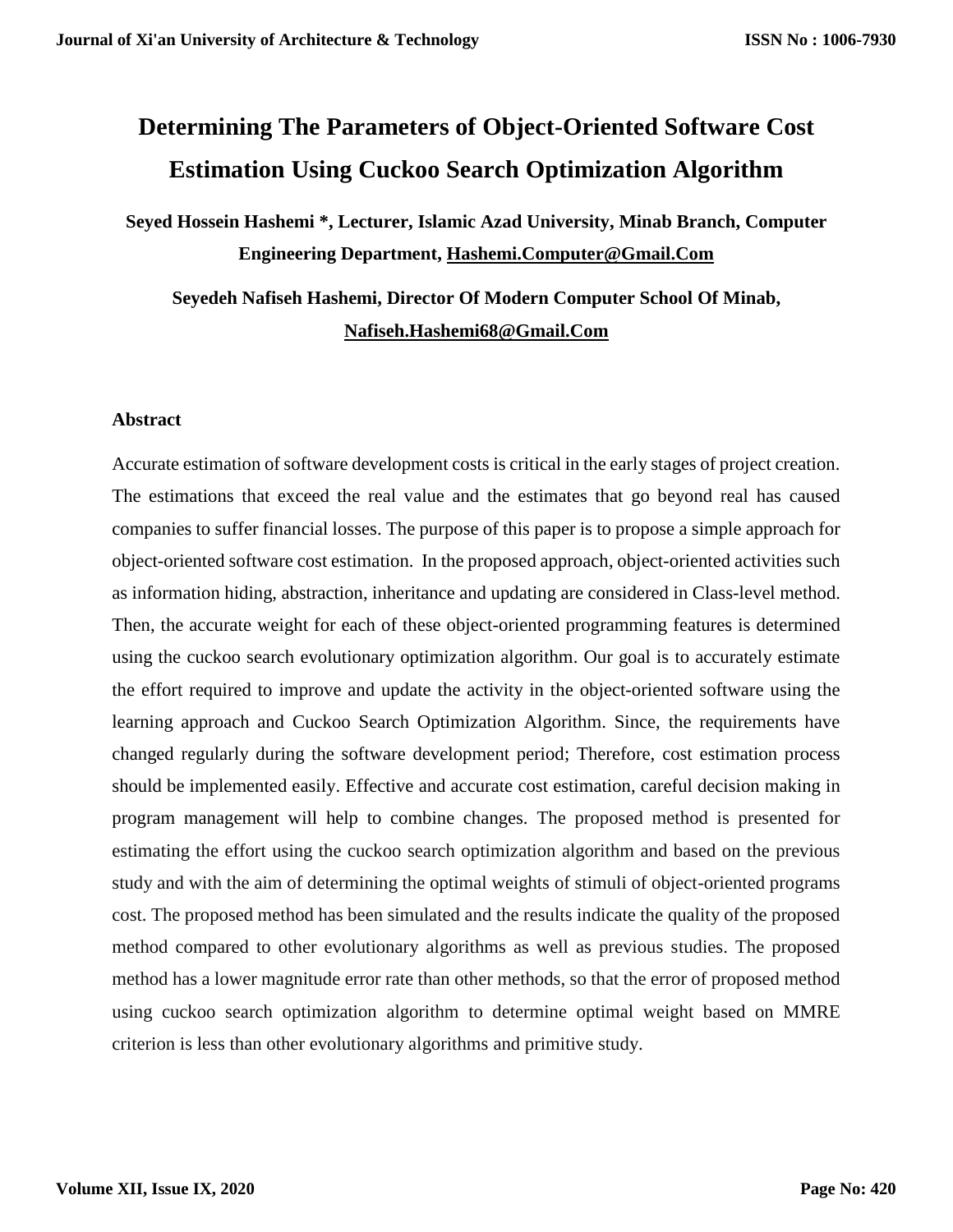In terms of PRED criteria, the proposed method has a very high accuracy and the difference in accuracy of about 29% indicates the appropriate quality of the proposed method.

**Keywords:** Cost Estimation, Object-Oriented Software, Cuckoo Search Optimization, Evolutionary Algorithms, Cost Stimulus Determination

### **1-Introduction**

Effective cost and effort estimation has a significant impact on project management. The proposed method in this paper seeks to introduce a method for estimating the cost of developing objectoriented software using the cuckoo search optimization algorithm, so that it can play an effective role in estimating the effort and cost of software projects in the organizations. Estimating the effort required to build software projects is one of the major concerns of project management [1]. Providing an approximation by estimating the required cost for a project is called cost estimation. The most important output of this activity is cost estimation along with their details and cost management design. Software devices are often modified during their development life cycle for a variety of reasons, such as adding new features, troubleshooting, or quality enhancement activities [2]. An important issue for project managers is an accurate and reliable estimate of the effort for software development, especially in the early stages of the software development cycle due to the lack of estimation nature as well as rapid changes in software development methods [1- 3]. Today, project failure is a topic that has been concerned, and incorrect estimation of software costs is one of the factors influencing project failure. Cost and effort estimation are two necessary requirements to prepare a software project in software engineering and project management research, respectively. In fact, effort is the most important factor for cost determination, because software cost estimation is the problem of software effort estimation [4-6].

Effort estimation for develop software is the process of predicting the effort required to develop a software system. However, effort is only a big part of software costs, and the main reason is to determine software costs. The term software cost estimation is used in most of researches for effort equivalent in software development [7]. Accurate estimation of the effort required in the early stages of software development plays an important role in project management. Although in recent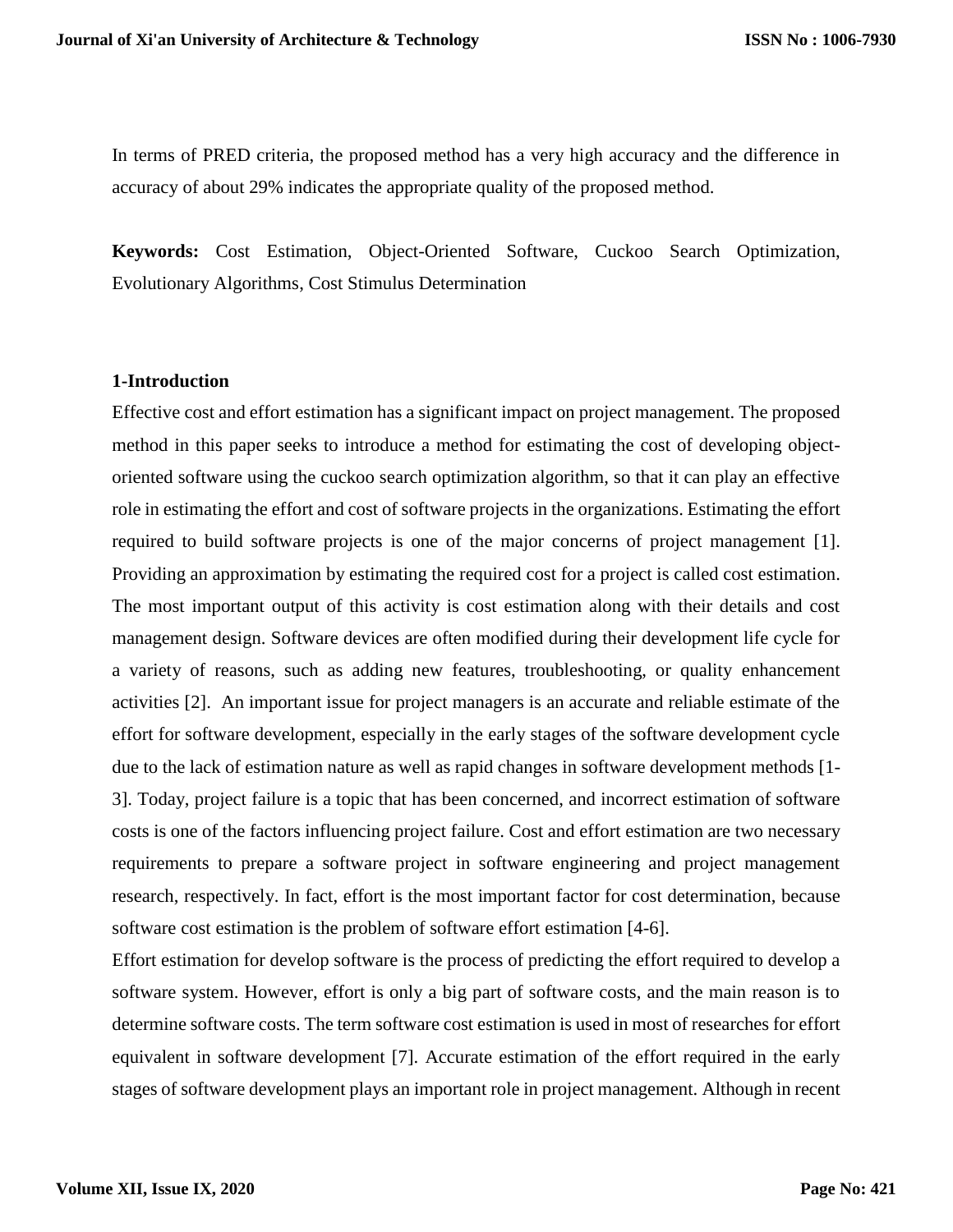years and with the aim of increasing accuracy, the use of machine learning models has become more prominent in estimating software development efforts, none of the models available in all conditions are appropriate and provide a variety of accuracy from justice to data.

Therefore, there is need to create a reliable and valid estimation model [8].

Object-oriented programming is a programming method whose basic structure is block or object; i.e. the data and functions that are supposed to act on this data are just as likely to be in the form of an object and can create a unit (object) and can be constructed in relation to its external environment. In this method, others are outside the object and are not able to change the data in that object. For example, your bank account containing your personal information and the amount of your deposit in the bank, forms an object and it is not possible to manipulate your deposit or profile due its feature. Other features of object-oriented programming include low complexity, low cost, and the ability to expand the program faster than other programming methods [9]. There has been a lot of research on software development estimations at program code level and because of the tendency of Software developers to object-oriented programs, little research has been done on of object-oriented software development estimation. The need for more studies in this area seems to be necessary.

The study on measuring the work and time as well as determining the relationship between cost and work and between work and time used a set of formulas that obtained data from the history of previously completed object-oriented projects and the derivative effect of cost on the work. This article has several parameters that make a good combination of them very effective in estimating accuracy. So we need an algorithm that can well determine these stimuli and improve estimation accuracy. Since each of these stimuli can have different value, the search space is very large. In this situation, using the evolutionary algorithms can be very useful [9-10].

Benala et al in [11] have suggested this for future researches. Since the use of hybrid algorithms has recently been introduced and little work has been done on it, and the efficiency of the algorithm presented in their research has also had optimistic results, it seems that other machine learning algorithms can also be used for combined algorithms. The proposed algorithms are as follows:

- Artificial Bee Colony
- Differential Evolution
- Artificial Immune System
- Bacterial foraging optimization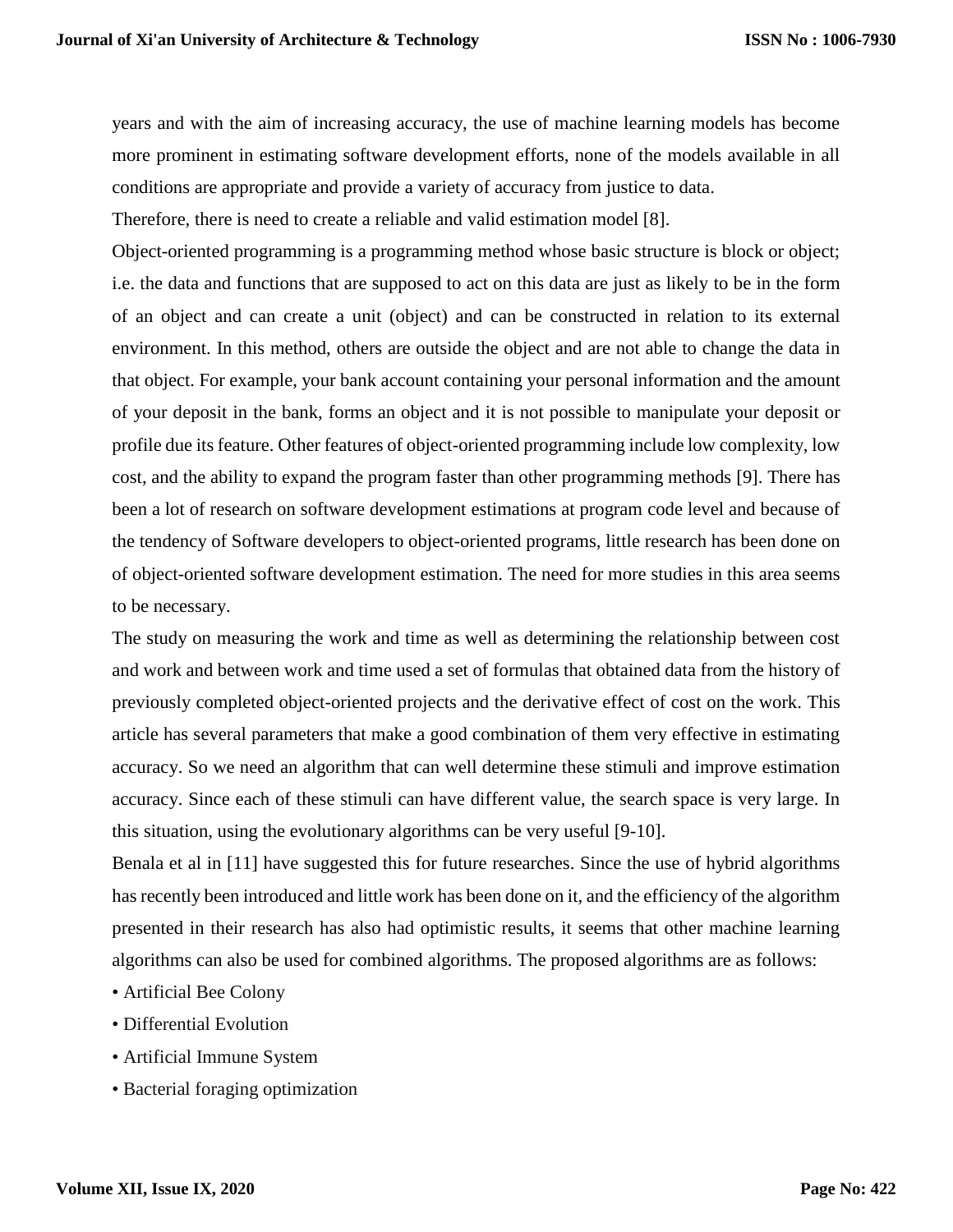## • Neuro Fuzzy

In [11], the authors have obtained good results by studying the machine learning methods with local data. They offer the following suggestions for further research in the field of software development estimation. This study was only based on local data. That is, they used the data of a company. So their data wasn't big because a company doesn't create a lot of projects. In the future, they plan to study their data outside the company

The authors also obtained good results in effort software estimation by providing a combined algorithm by combining clustering, neural network, and encryption algorithms based on  $ABE<sup>1</sup>$ , although the proposed estimation model is convincing, but this method faces a number of limitations. When the dataset is consistent and normal, it is not appropriate use this model. When there are many inside-data projects, its performance is similar to neural networks and low projects is similar to ABE and using Attribute-based encryption (ABE) is not suitable. Therefore, the position of the donors should be carefully considered before using the proposed model. They intend to increase the accuracy of the estimate by combining the clustering method with other intelligent methods [12].

The authors address novel topics for software effort estimation, topics that require more researches. Titles such as criterion conversion, designing and requirements phase sizing, software device complexity analysis, analysis, review, and reassessment at functional points are known. In their proposal for the forthcoming work, they emphasize further research on the impact of novel topics for future research to optimize software effort. At the end of this review, some recommendations and guidelines are presented for professionals to implement ML models in the industry [4].

• Logical understanding of ML models and collaboration with experienced researchers in implementing .ML models

• Select ML models that estimate strengths according to contexts and objectives.

• Prioritize the inside-data when building ML models if the number of projects in the data is sufficient.

•Use models.

Given that the optimal and accurate solution of the cost estimation problem is possible only in small problems and it is almost impossible to solve the problem in large dimensions, metaheuristic algorithms can be used and optimal or near-optimal answers can be obtained in reasonable time.

 $\overline{\phantom{a}}$ 

<sup>1</sup> Attribute-based encryption (ABE)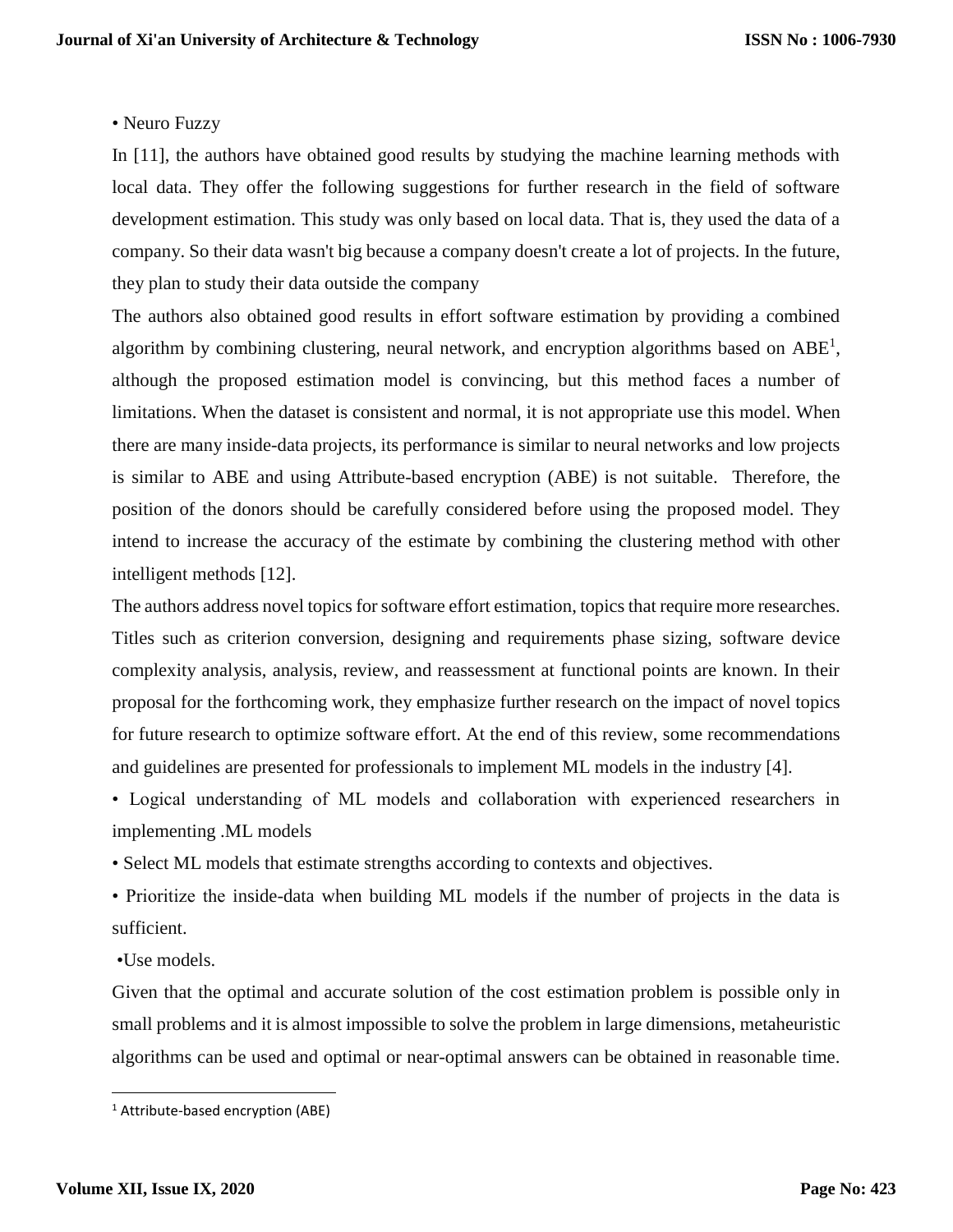Here, cuckoo nests represent a solution and a set of coefficients for the stimuli, and each of the stimulus coefficients represents the seed in the nest. Proper care of the host bird from the eggs placed in its nest indicates that the coefficients of the stimuli are more optimal.

The cuckoo algorithm seeks to approach the optimal cost estimate by moving the eggs in different nests. A potential solution to an optimization problem is known as a set of eggs inside a nest, thus encoded in the cuckoo's search algorithm. A population evolves from possible solutions from cuckoo nests to better solutions, and ultimately achieves the optimal solution. Typically, such solutions are encrypted in a string of values of the cost-stimulus coefficients, each value corresponds to a coefficient for the cost components of object-oriented software.

The performance of each cuckoo is measured by fitness function that measures the proximity of each nest to the solution. Accurate estimation of the required effort in the early stages of software development plays a very important role in project management. Although in recent years, with the aim of increasing accuracy, the use of machine learning models in software development efforts estimation has received more attention, but none of the models available in all conditions are suitable, and most of them are able to run for object-oriented program.

### **2. Research Methodology**

The main purpose of this paper is to propose a simple approach to estimate object-oriented software development efforts, which changes with the requirements are often suggested. In the proposed work, object-oriented features are considered, such as information hiding, abstraction, inheritance, and class- level and method updating activities. Then, the appropriate weight for each of these object-oriented programming features is determined using Cuckoo search optimization evolutionary algorithm.

Examining the object-oriented concepts, it is clear that inheritance is one of the major concerns when updating an activity and should be considered in the effort estimation. In our work, a parameter has been calculated for inheritance. If an updated class has multiple children, each of them must be used separately, and this adds to the current effort of the update process. This article focuses on creating a visual method that is easy for effort estimation.

Our aim is to accurately estimate the effort required to improve and update activity in an objectoriented software development program using a learning approach and evolution of the cuckoo search optimization algorithm. Since the need changes frequently during the software development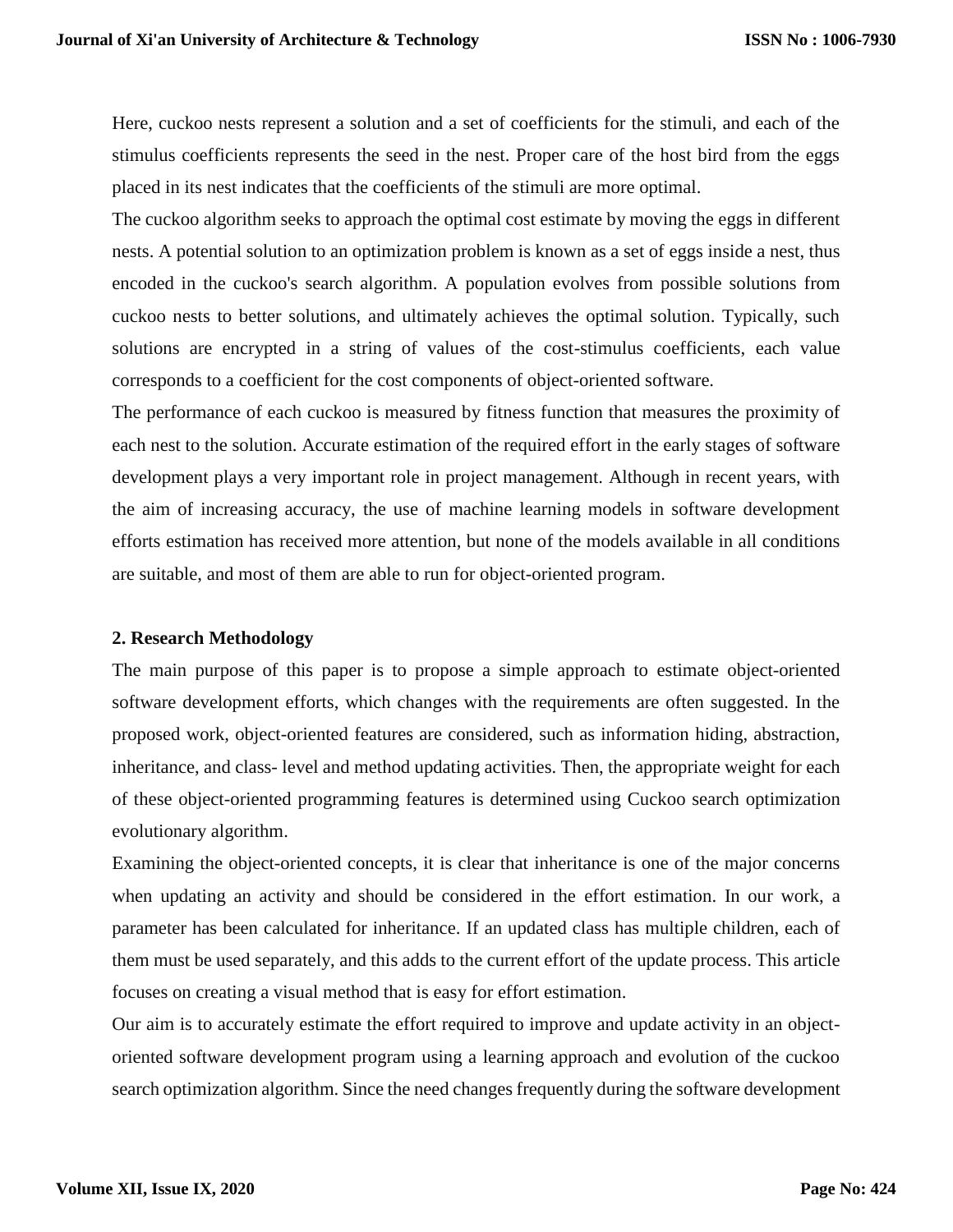period, the cost estimation process should be implemented easily. Effective and accurate cost estimation and careful decision-making about program management will help to combine changes. During this work, we focused on developing an effective estimation method that should be fast, easy, and simple, and these characteristics are defined as follows:

- Quick Estimation: The manager and developer can get the result immediately
- Easy Estimation: The estimation effort method should be simple during the development process.

 •Simple Estimation: The effort required to estimate should be simple for the manager and developers.

Existing models such as COCOMO are a good solution for estimating the cost of combining system design changes in software development [9]. However, our goal is different from that of COCOMO. Because COCOMO uses a regression-based curve model for estimation, it is difficult for a general programmer to generalize to object-oriented programming. The proposed method is based entirely on the characteristics of object-oriented program, in which the score estimation for each component is based on the analysis of object-oriented features and the importance of each of effective components on software development cost is based on Cuckoo Search evolutionary algorithm.

The proposed approach is very similar in some respects to the performance point method. However, the performance point method is not easy in an object-oriented development environment, because the performance point method depends on the number of pages or the number of inputs / outputs. Therefore, we need to create a very simple way to estimate efforts for a program that has been developed in an object-oriented environment.

### **2-1-Effort Estimation for Object-Oriented Development**

In order to estimate the effort to update the program in the object-oriented development environment, we selected the following four features in the effort estimation: (1) update activities, (2) types of update objectives, (3) degree of data hiding (4) The degree of inheritance. We identified and analyzed various factors that helped us identify them and evaluated their scores according to the problem of updating them. Factors influencing the effort estimation and different characteristics of object-oriented are considered. The following factors are considered when estimating the effort of object-oriented concepts:

• Update activities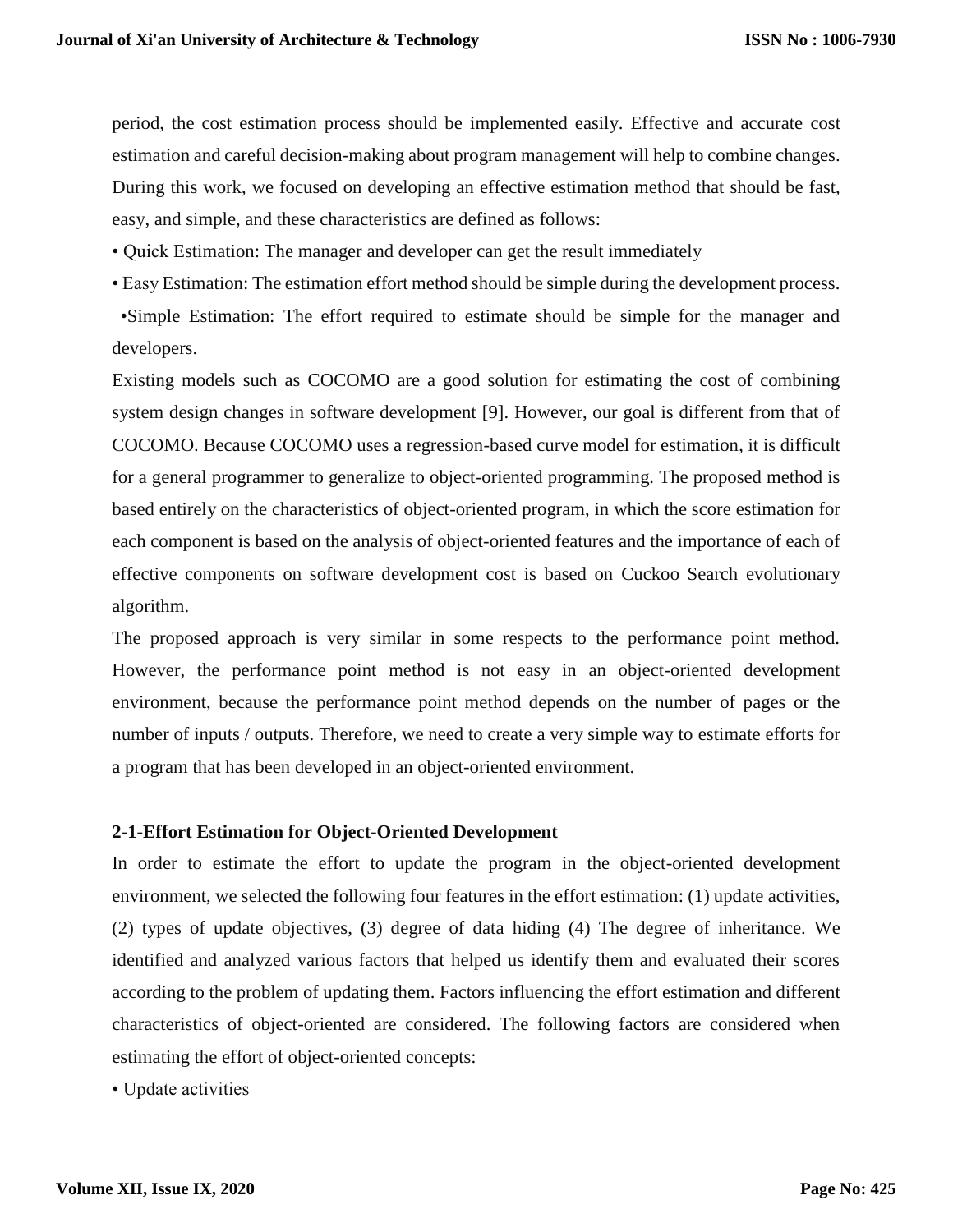- Update objectives
- Object-oriented paradigm
- 1. The degree of hiding of information
- 2. The degree of Inheritance

# **2-1-1 Update Activities**

The type of update activity plays a significant role in the effort estimation. In general, three operations are performed on the target (class / attribute / method). These three operations are as follows [9].

- Create: Create new classes, methods and features in a class.
- Delete: delete classes, features, and exit methods.
- Modify: Modify a class, existing attributes and methods (i.e. change data type, change return type, change access to function, change access variable for classes).

Trying to "add a new class" is different from "updating an existing class". Therefore, the update (Wupd) factor indicates problems in the update activities.

# **2-1-2 Update Objectives**

The effort required also depends on the type of objectives. The following are categories that should be considered [10]:

•Void type: Void is a type of data such as int, char that does not have a certain amount. In  $C + \dagger$ and Java, void is used as a return type when the method does not return any value called a function.

• Library type: A logical unit of process that is defined and consumed as third-party methods. For example, target modification with a different initial type is different from the type defined by the user. Type  $(W_{type})$  is assigned to this type to differentiate their required effort.

Type 2: Primitive data-type includes data types that are in object-oriented language, such as int and char in  $C +$  + and Java.

•Custom type: The logical unit of process defined within the developing program.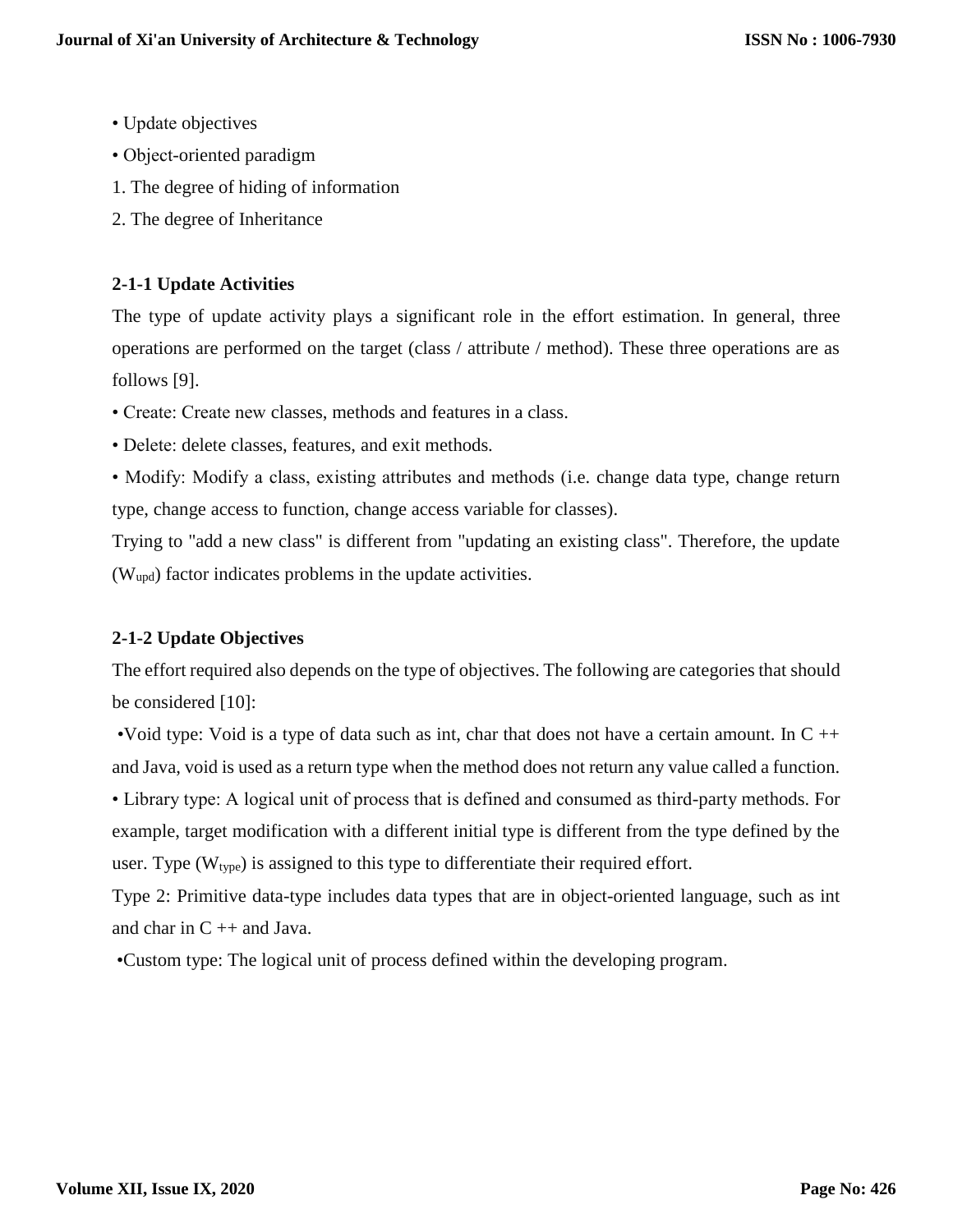# **2-1-3- Object-Oriented Paradigm**

Features of the object-oriented parameter for estimation include encapsulation and inheritance. All other features can be expressed in terms of these two features.

### **• Data Encapsulation**

Encapsulation or information hiding is a feature that controls the target view of external classes. The following is a summary of the information hiding in  $C \rightarrow \cdots$  [9]

- Private: Features and methods that are defined privately are only available in the same class in which the method and feature are defined.

- Protected: Features and methods that are protected as accessible only to inherited classes.

- Public: Features and methods that are publicly defined are available outside of classrooms.

When changing, the common feature / method changes access to another modifier or vice versa. Then more effort is needed to change the classes and target methods of the reference, so there is a difference in difficulty depending on the amount of data hiding. This is determined by the weight of Winf-h.

• Inheritance Degree

Inheritance is a way to reuse and expand existing class assets and methods without modification, as well as creating a hierarchical relationship between the base class and the derived classes. In addition, inheritance plays an important role in estimating update efforts when required changes and design for a software system. Because inheritance involves the relationship between parents and children between classes (basic class and derived classes), updating to basic classes can change changes in derived classes.

We examined the heritance properties of object-orientated for effort estimation and assigned the weight to the inheritance, as required for effort estimation. As the inheritance degree in the system increases, so estimated effort increases. The difficulty they encounter due to the heritance degree is shown by Winht.

# **2-2- Formula for Effort Estimation**

There are some changes in the designing features; therefore, P program should be updated to change this features. Based on the changing features of Ri designing (required changes), Cj class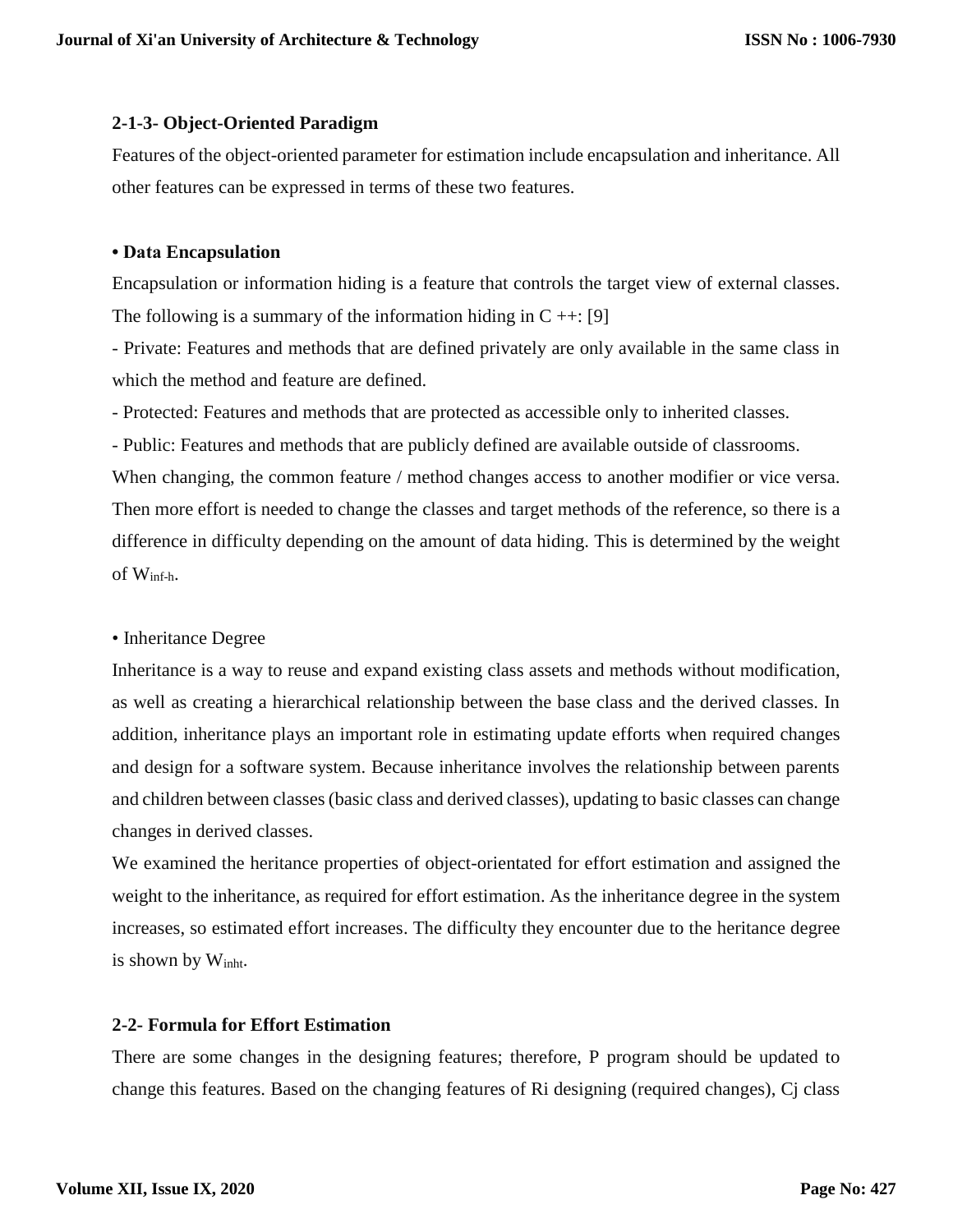should be updated. In more details, the features of Ak in Cj (class) and M1 (method)in Cj class should be updated. Total required effort for updating is total efforts required for updating separated class. Here, C1…. Cm are classes whose updating [9].

$$
E(P, \sigma) = \sum_{i=1}^{n} E_{requirement}(R_i)
$$
  
=  $\sum_{i=1}^{n} \sum_{j=1}^{m} E_{class}(C_i)$  (1)  
=  $\sum_{i=1}^{n} \sum_{j=1}^{n} \sum_{k=1}^{p} E_{arbitute}(Ak) + \sum_{l=1}^{q} E_{method}(M_l))$ 

$$
E_{req}(R) = \sum_{j=1}^{n} E_{cl}(C_j)
$$
 (2)

Trying to update a class is the sum of the effort required to update its features and methods, which are calculated as follows [9]:

$$
E_{cl}(C) = \sum_{k=1}^{p} E_{\text{attr}}(Ak) + \sum_{l=1}^{q} E_{\text{meth}}(M_{l})
$$
\n(3)

That E'meth(Ml) and Eattr(Ak) represent the effort to update the adjective and method. The estimated effort to update the program is as follows:

$$
E_{\text{attr}}(A) = \alpha \times W_{\text{upd}} \times W_{\text{type}} \times W_{\text{inf}} - h \tag{4}
$$

Here  $\alpha$  is the base score for an update feature.

According to the inheritance, it can be written as follows:

$$
E_{\text{meih}}(M) = \beta \times (1 + W_{\text{inht}} \times NOC(C) + WCC(M) + WCM(M) + WPM(M))
$$
 [9] (5)  
 
$$
\times W_{\text{upd}} \times W_{\text{inf-h}}
$$

Here, β is the base score for the method update. The variables W<sub>upd</sub>, W<sub>type</sub>, h-W<sub>inf</sub>, W<sub>inht</sub> are constants to show the characteristics in the previous section and WCC (M), WCM (M), WPM (M), NOC (C) are object-oriented fundamental criteria.

It is objectivism. In Equation (3-5), WPM (M), WCM (M), WCC (M) indicate internal characteristics in one method are independent of their definition. As the number of child classes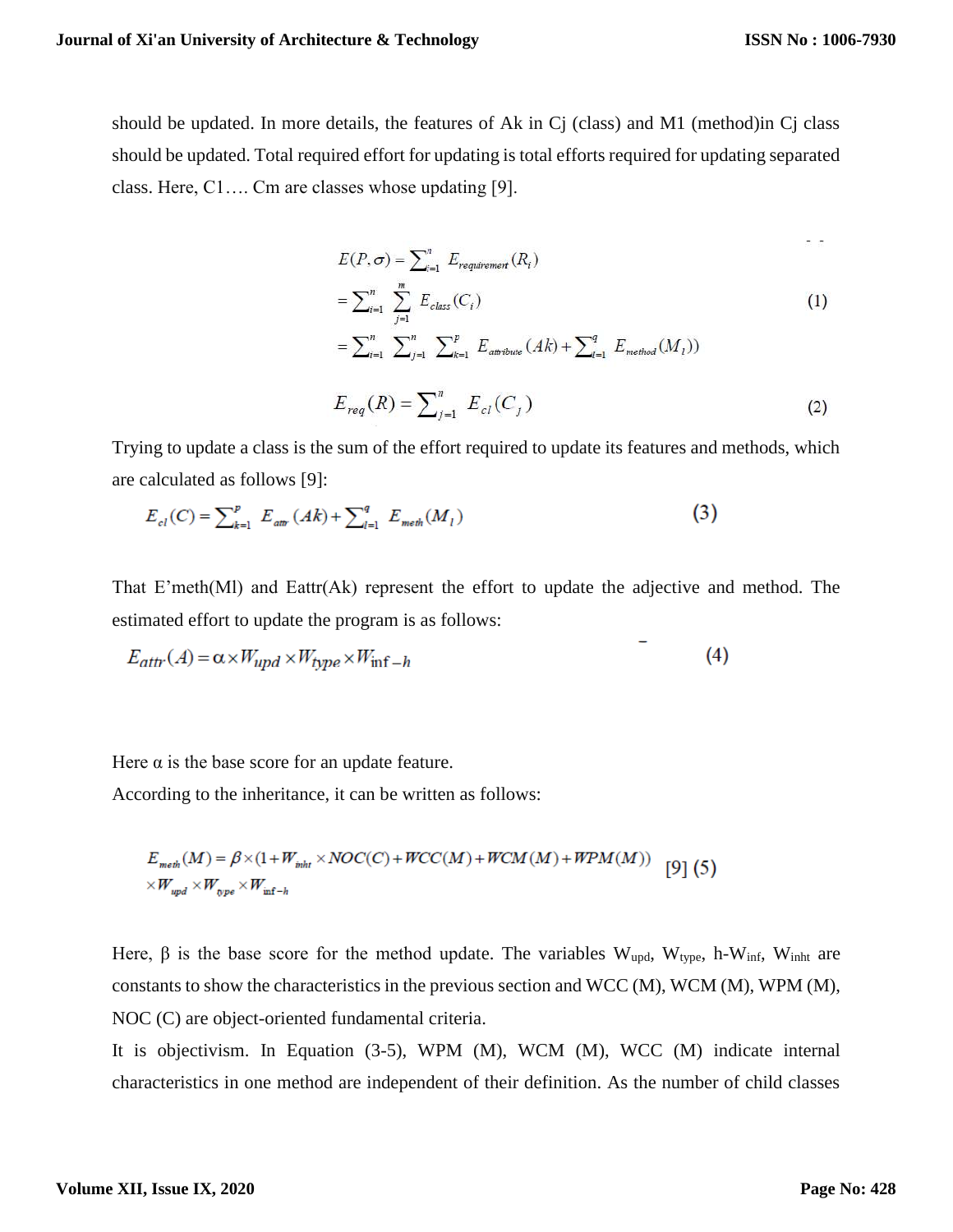effort increases to achieve this. Therefore, a separate factor is required to demonstrate an inheritance relationship.

### **2-2-1-Fundamental Criteria**

The criteria set out in Article [9] of the WCC, WCM, WPM and NOC are the reference for the complexity of a program.

• WCC represents weighted pair classes. M method includes n classes that are C1, C2 ... Cn In M. The weight of the WCi indicates the amount of classes used in the M method. Here, WCC as following:

$$
WCC(M) = \sum_{i=1}^{n} w_{ci} \tag{6}
$$

WCM represents the weighted pair members. M method includes attributes that are A1, A2 ......which is defined in the same class C and is used inside the same class M method. The weight of the WAi indicates the degree where attribute inside the M method is used for an Ai attribute and is defined as follows:

$$
WCM(M) = \sum_{i=1}^{n} w_{Ai} \tag{7}
$$

WPM indicates the weight parameters of the method. M method includes n parameters P1, P2 ...... Pn. The weight indicates the degree to which the Pi parameter is used within the M method. WPM is defined as follows:

$$
WPM(M) = \sum_{i=1}^{n} w_{pi} \tag{8}
$$

• Number of children (NOC)

Indicates the degree of subclasses that want to inherit basic classroom methods, and in fact the NOC is equal to the number of required subsets.

### **2-3- Cuckoo Search Optimization Algorithm to Determine Optimal Coefficients**

The variables  $W_{\text{upd}}$   $\cdot W_{\text{type}}$ ,  $W_{\text{inf-h}}$   $\cdot W_{\text{inht}}$  are constants to show the importance of the characteristics provided to estimate the cost of developing object-oriented software and WCC(M), WCM(M),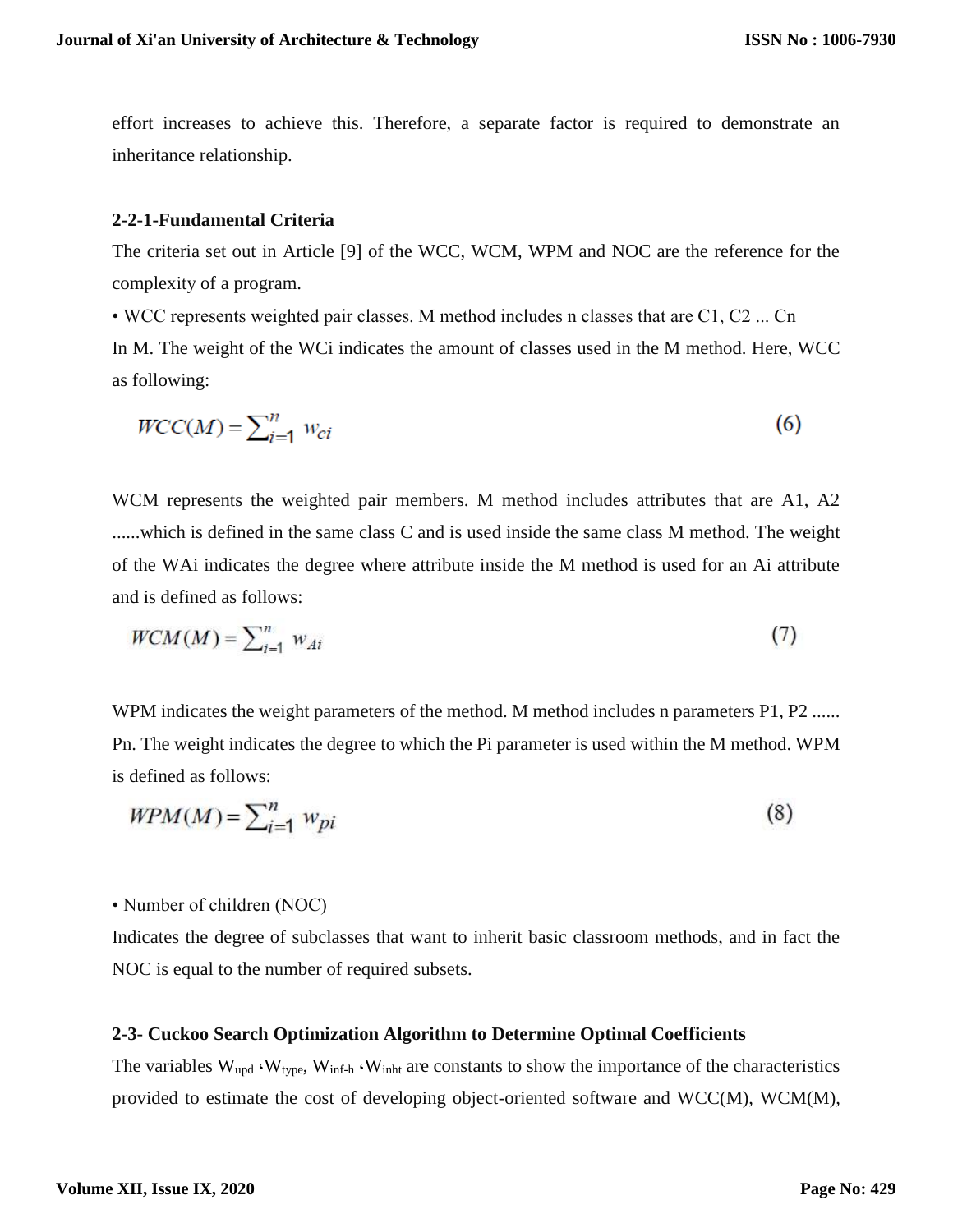WPM(M) are coefficients for some characteristic; these characteristic are fundamental criteria of object-orientation and were described in the previous section. The importance of each of these components in estimating software development efforts is enormous, and their optimal determination is vital and complex at the same time. Due to the continuous and unlimited of the problem space to find the values of these coefficients, it is not possible to use definite algorithms and we need evolutionary algorithms to find the optimal values of these coefficients.

In the basic article of this research, i.e. the method presented in [9], the author's experiences have been used to determine the coefficients of these factors, which may not be effective. In this paper, the learning power of the cuckoo evolutionary search optimization algorithm is used to determine the coefficients of these variables affecting cost. The cuckoo search algorithm, as heuristic optimization technique is highly efficient for detecting relevant traits in high-dimensional search spaces based on the natural behavior of the cuckoo bird. As a result, the cuckoo's search algorithm for finding optimal solutions to find the optimal coefficients of the cost components of objectoriented software is possible.

Specifically, a potential solution to an optimal problem, encoded as a gene sequence known as cuckoo, is encrypted in the cuckoo search algorithm. A population of cuckoo's possible solutions evolves to better solutions, and ultimately to the optimal solution. Typically, such solutions are encoded in a string of values, each corresponding to a coefficient for the cost components of objectoriented software. The performance of each cuckoo is examined by a fitness function that measures the proximity of each cuckoo to the solution. We will now examine the steps of this algorithm in more detail, which will be described in more detail below.

# **2-3-1- Mapping The Problem of Finding the Coefficients of Cost Components to The Cuckoo Search Algorithm**

In this section, a new method for determining the optimal coefficients of cost components of object-oriented software using the cuckoo search algorithm is presented. The steps of this proposed algorithm are described in full detail in the following sections.

 $\sqrt{\ }$  The initial value of cuckoos

In the cuckoo search algorithm, each solution is represented by an array. In the vocabulary of the genetic algorithm, this array is called the "chromosome", while in the cuckoo search algorithm, it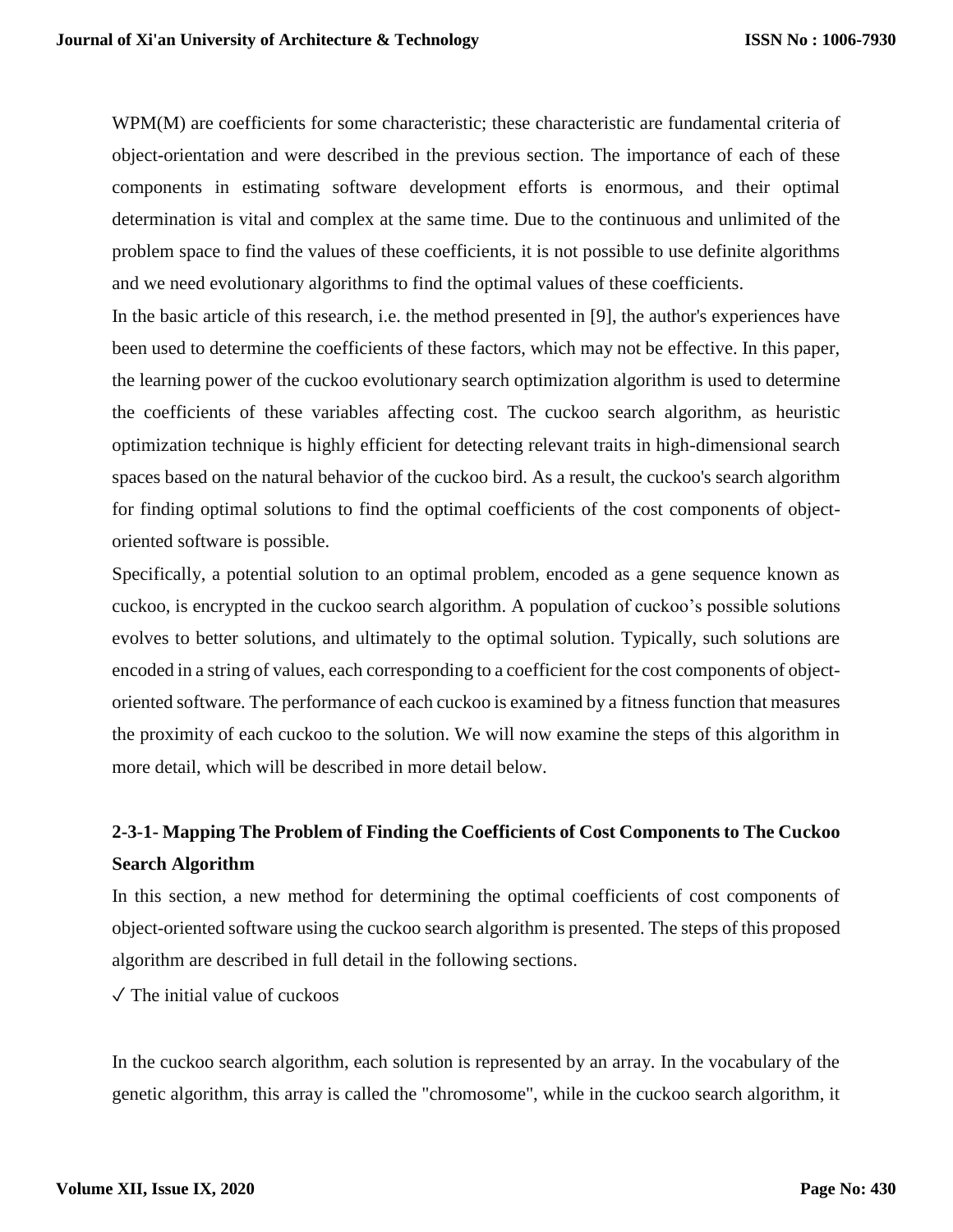is called the "cuckoo's nest" and plays a similar role. In an optimal dimensional problem, a cuckoo's nest is a 1 x N. This array is defined as follows:

$$
Cuckoo_{Nest} = [p_1, p_2, ..., p_j]
$$

*pi* is also a variable that needs to be optimized.

In the proposed cuckoo search algorithm, each cuckoo is a string of numbers corresponding to the coefficients of cost components of object-oriented software. Table 1 shows the presentation of the feature as an arrangement of eggs inside the initial cuckoo's nest.

**Table 1: Example of Cost Coefficient Coding Using Cuckoo Search Algorithm**

| reating         |           |          | Deleting          |                    |                   | Updating |           |                 |           |          |           |
|-----------------|-----------|----------|-------------------|--------------------|-------------------|----------|-----------|-----------------|-----------|----------|-----------|
| $W_{\rm inf-h}$ | W<br>type | W<br>upd | $W_{\text{inht}}$ | $W_{\text{inf-h}}$ | $W_{\text{type}}$ | W<br>upd | W<br>inht | $W_{\rm inf-h}$ | W<br>type | W<br>upd | W<br>inht |

The cost of a cuckoo nest is defined as the accuracy of the cost estimate. The cost function indicates the objective function, which is stated in the next section. This algorithm starts with the original cupola Npop, which is randomly selected from the population, and the best of them are selected as the best solution.

In the cuckoo search algorithm, each solution of the problem is a 1xN dimensional N problem that represents a cuckoo to solve the problem. In the proposed approach to determine the optimal values of the cost estimation parameters of object-oriented programs, each cuckoo is a string of numbers or weights. The profit or competence of a cuckoo is defined under a fitness function that is described below.

 $MREi =$ Estimated Effort – Real Effort Estimated Effort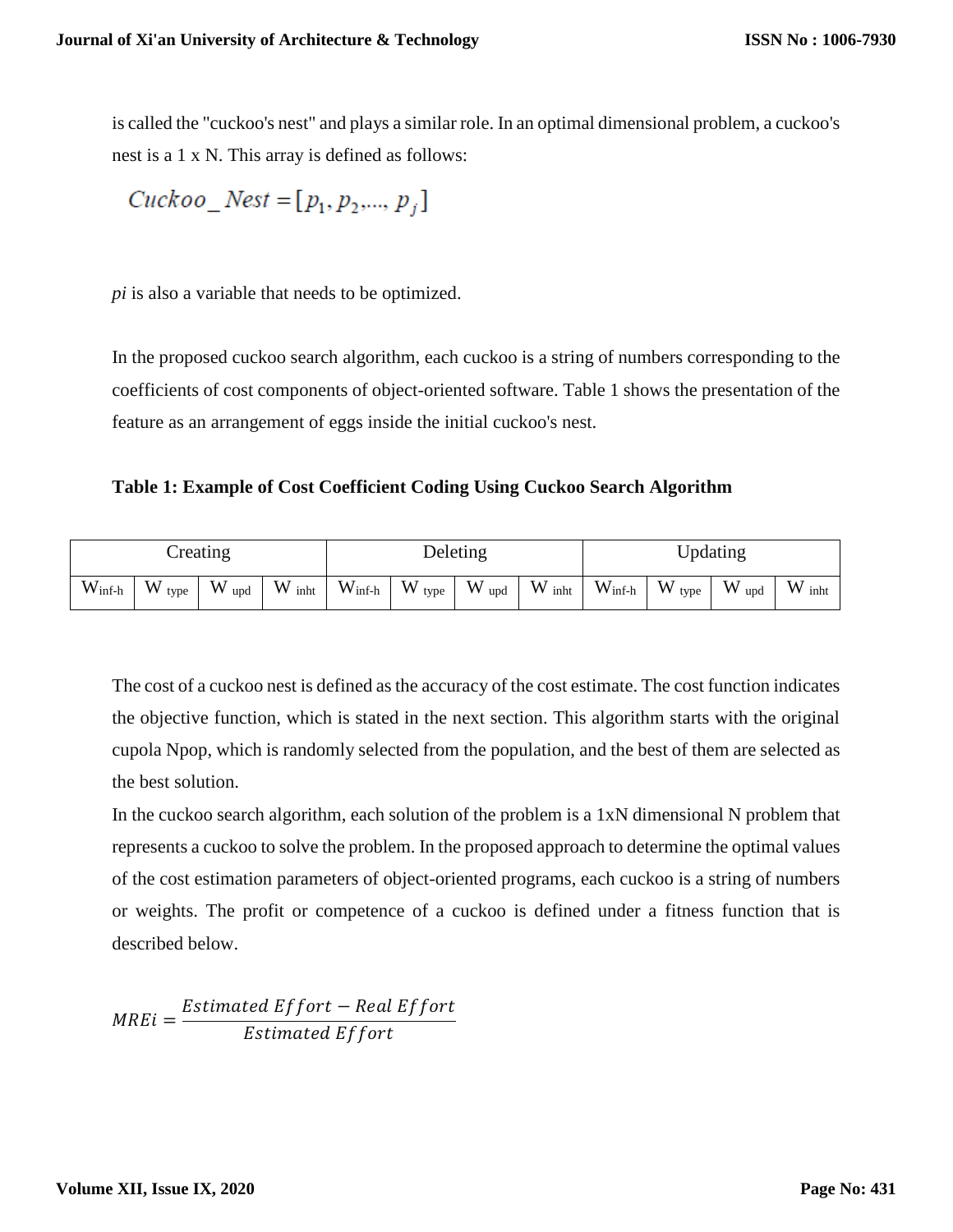# **4.2 The Objective Function of the Cuckoo Search Optimization Algorithm for Cost Estimation**

Given that Magnitude of Relative Error (MRE) (a general criterion for cost estimation models) can be used to identify the best prediction model, this criterion is used.

Magnitude of Relative Error(MRE) is calculated for all observations i whose efforts have been predicted. The aggregation of relative error intensity based on multiple observations (in the number of N) can be obtained by Mean of Magnitude of Relative Error (MMRE) using equation (16-3):  $MMRE = \left(\frac{1}{N}\right) \sum_{i=1}^{N} MRE_i$  $(10)$ 

(MMRE) is more appropriate than (MRE), because the relative error intensity measures the error for evaluation. The results of the mean relative error intensity have better results, and therefore the mean relative error intensity has been used in this study. The accuracy of an estimation technique has an inverse relationship with the mean relative error intensity. Relative error intensity for estimation and mean relative error intensity used as an accuracy measurement criterion.

### **2-5- Data Used**

Some researchers in various companies used inter-organizational data and some external companies used extra-organizational data to build models for software development cost estimation. Researchers who have done research on this topic have found that extra-organizational models are significantly worse than inter-organizational models, and of course, because different methods are used in different studies, it is impossible to fully analyze studies.

Finally, they concluded that the studies conducted on inter-organizational data with less than 21 project samples using a one-way validation method were all better than extra-organizational models. To evaluate the proposed method, we used 70% of the data to teach the proposed method and 30% to test it. That's why this article uses a model of data within a company called NASA 93, which includes 93 software projects with 17 features from NASA.

These features include information about the size of the software project. This information can be provided in the form of code lines, function points, or many other criteria. Size variables are often considered important features for estimating effort.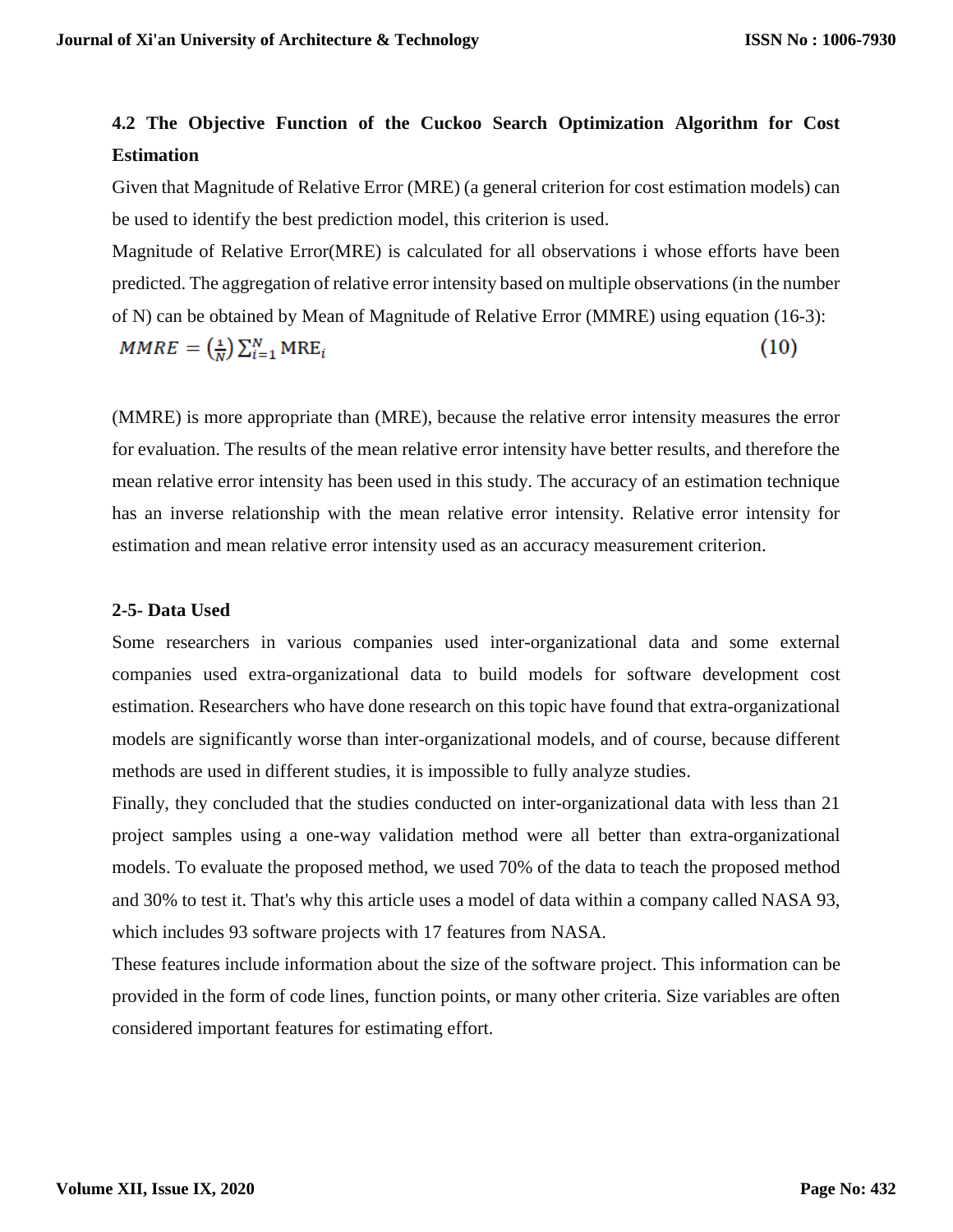## **2-5-1 Accuracy Criterion**

As mentioned in the previous discussion, the mean criterion of relative error intensity and PRED criterion in this paper have been used for the objective function of the proposed algorithm.

### • MMRE Criterion

Relative intensity error is as follows:

$$
MMRE = \left(\frac{1}{N}\right) \sum_{i=1}^{N} MRE_i
$$
\n(11)

N also indicates the total number of samples evaluated.

## • PRED criteria

In most research studies, another criterion used to assess the accuracy of the algorithms tested is PRED, which indicates the percentage of samples that have a low estimation error or equal to x in the estimation process. The equation used to calculate this probability is as follows:

$$
PRED(X) = \frac{K}{n}
$$
 (12)

• X indicates the desired difference, which in most research works is 0.25.

• K indicates the number of samples for which the difference in the estimated cost by the algorithm being evaluated for them is less than or equal to the actual value of X.

• n also indicates the total number of samples evaluated. Therefore, the higher the PRED value (0.25), the lower the error rate of the evaluated algorithm, and the estimated cost for the larger number of samples of the evaluated data was less than or equal to 0.25.

## **2-5-2- Cuckoo Search Algorithm Parameters**

The proposed model of this paper has been tested on software projects of NASA93 data collection described in the previous section, and the results of the proposed model have been compared based on the cuckoo search optimization algorithm. Because the performance of the proposed algorithm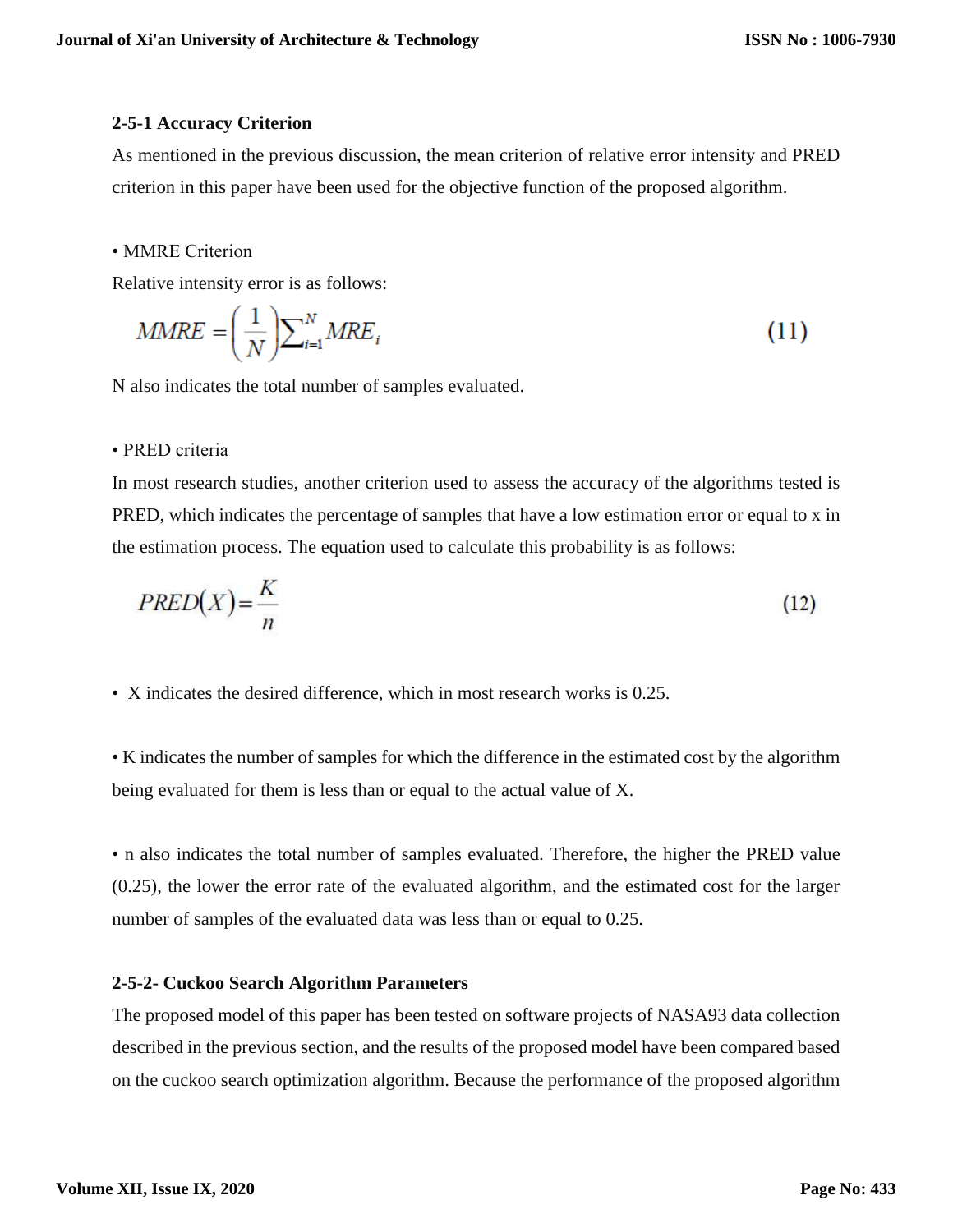is well demonstrated, we have compared software projects on the proposed cuckoo search optimization algorithm to determine the optimal weights.

In implementing the proposed metaheuristic algorithms, it is very important to apply the value of the parameters to achieve the optimal solution and can have a significant effect on the performance of an optimal solution. Metaheuristic algorithms are very sensitive to their parameters, and strict compliance with these parameters can lead to rapid response to achieve the answer. The specified value of these parameters is obtained by repeating the algorithms and their repeated functions. Accordingly, the adaptation of the parameters is one of the important factors for achieving the optimal solution. Table (2) shows the optimization value of the parameters.

| simulation parameters                  | Value                         |
|----------------------------------------|-------------------------------|
| The population of the cuckoo search    | 100                           |
| algorithm                              |                               |
| Number of eggs per cuckoo              | 12                            |
| The number of iterations of the cuckoo | 100                           |
| algorithm                              |                               |
| The objective function                 | Mean of Magnitude of Relative |
|                                        | Error(MMRE)                   |

**Table 2: The value of parameter optimization in simulation**

## **2-5-3- Evaluation Results**

The results obtained in Table (3) show that the proposed model has fundamentally reduced the MMRE criteria by optimizing cuckoo search. Accordingly, the proposed model is suitable for work estimation and has a lower estimation error.

# **2-5-3-1- Evaluate The Proposed Method According to The Objective Function Obtained in Comparison with Other Evolutionary Methods**

Given that the optimal and accurate solution to the problem of software projects cost estimation is possible only in small issues, and now the problem is almost impossible in large dimensions. In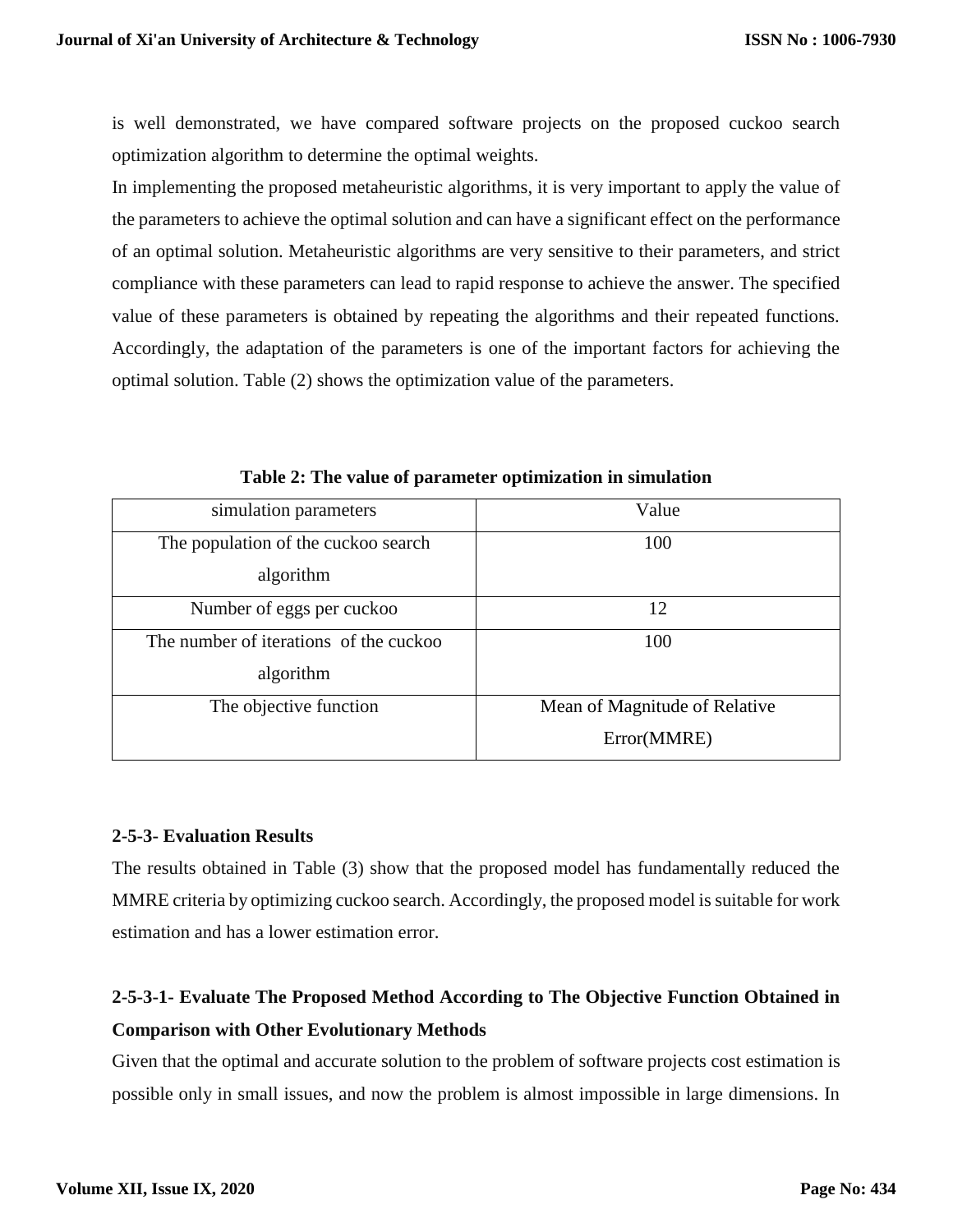this paper, Metaheuristic are used to obtain optimal or near-optimal answers in a reasonable amount of time. As mentioned in the previous discussion, evolutionary algorithms mainly have one weakness, and that is to get stuck in the local or global optimal. The Cuckoo Search Optimization Algorithm removes random and post-exploratory problems around the problem, prevents the algorithm from getting stuck in the local and global optimization, and is more efficient than other evolutionary algorithms. In this section, the efficiency of the proposed method is analyzed and compared with two other evolutionary algorithms. To do this, the value obtained from the objective function is normalized for comparison. This comparison is shown by the number of different generations in each of the algorithms.

Certainly, in software projects cost estimation, we are faced with a large number of candidate solutions, not all of which are feasible, and a cuckoo search optimization algorithm is used to solve this problem. In this section, a comparison of the MMRE objective function based on the number of generations between the proposed method and two other evolutionary algorithms, namely the genetic algorithm and the particle swarm optimization, is shown. For this evaluation, these methods have been implemented and the results have been evaluated based on the same data. These results are shown in Table 3.

| Number of generation | Proposed algorithm | Genetic algorithm | Particle Swarm |  |
|----------------------|--------------------|-------------------|----------------|--|
|                      |                    |                   | Optimization   |  |
| 100                  | 11.7               | 16.1              | 15.2           |  |
| 200                  | 10.89              | 15.7              | 14.6           |  |
| 300                  | 9.23               | 15.1              | 14.0           |  |
| 400                  | 8.98               | 14.8              | 13.4           |  |
| 500                  | 8.72               | 14.8              | 13.1           |  |
| 600                  | 8.45               | 14.8              | 12.7           |  |

**Table 3: Comparison of the proposed method with basic algorithms (MMRE)**

From Table (3) it can be seen that the proposed algorithm based on the cuckoo search optimization algorithm at the end of iterations can create a better solution compared to other methods. A closer look has shown that the genetic algorithm, as stated, is stuck in the local optimal, and the result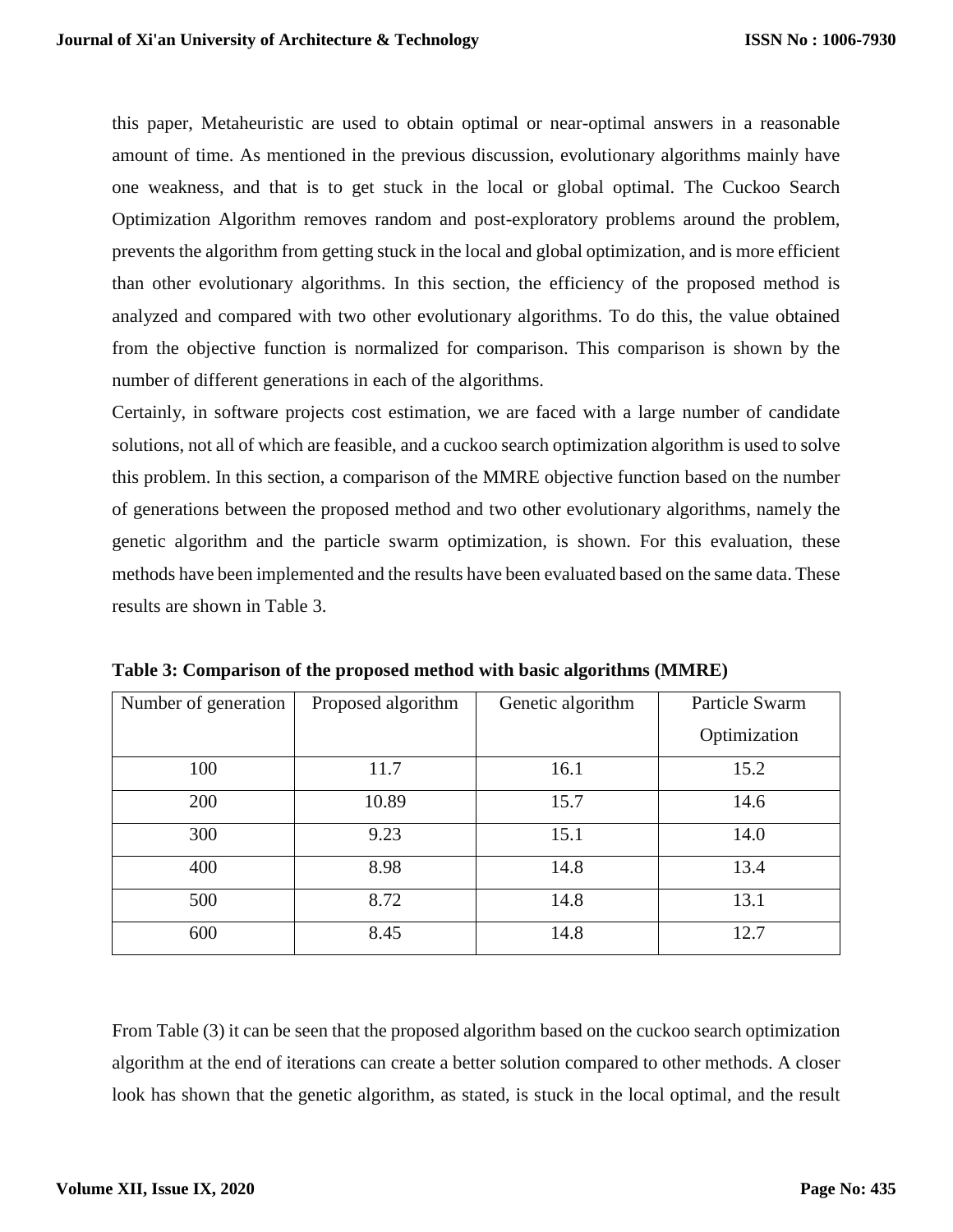indicates that this method has led to a local optimization after 400 generations, which has been shown to be a relatively flat area. The order is much earlier than the algorithm provided in Particle Swarm Optimization. However, the particle swarm optimization produces better quality responses than the genetic algorithm, despite not getting stuck in the local optimization. These results are also illustrated in Figure 1.



**Figure 1: Comparison of The Proposed Method with Basic Algorithms in Terms of MMRE**

The results indicate that the proposed method covers well the weaknesses of methods such as particle swarm optimization and genetic algorithm and does not get stuck in local optimization and has always been improving with increasing number of generations. Also, in the proposed algorithm, cuckoo optimization search has resulted in better performance than genetic algorithms and particle swarm optimization. The results indicate that the proposed method has obtained a better solution at the end of the iterations and has achieved a suitable progress in terms of energy consumption compared to the previous algorithms.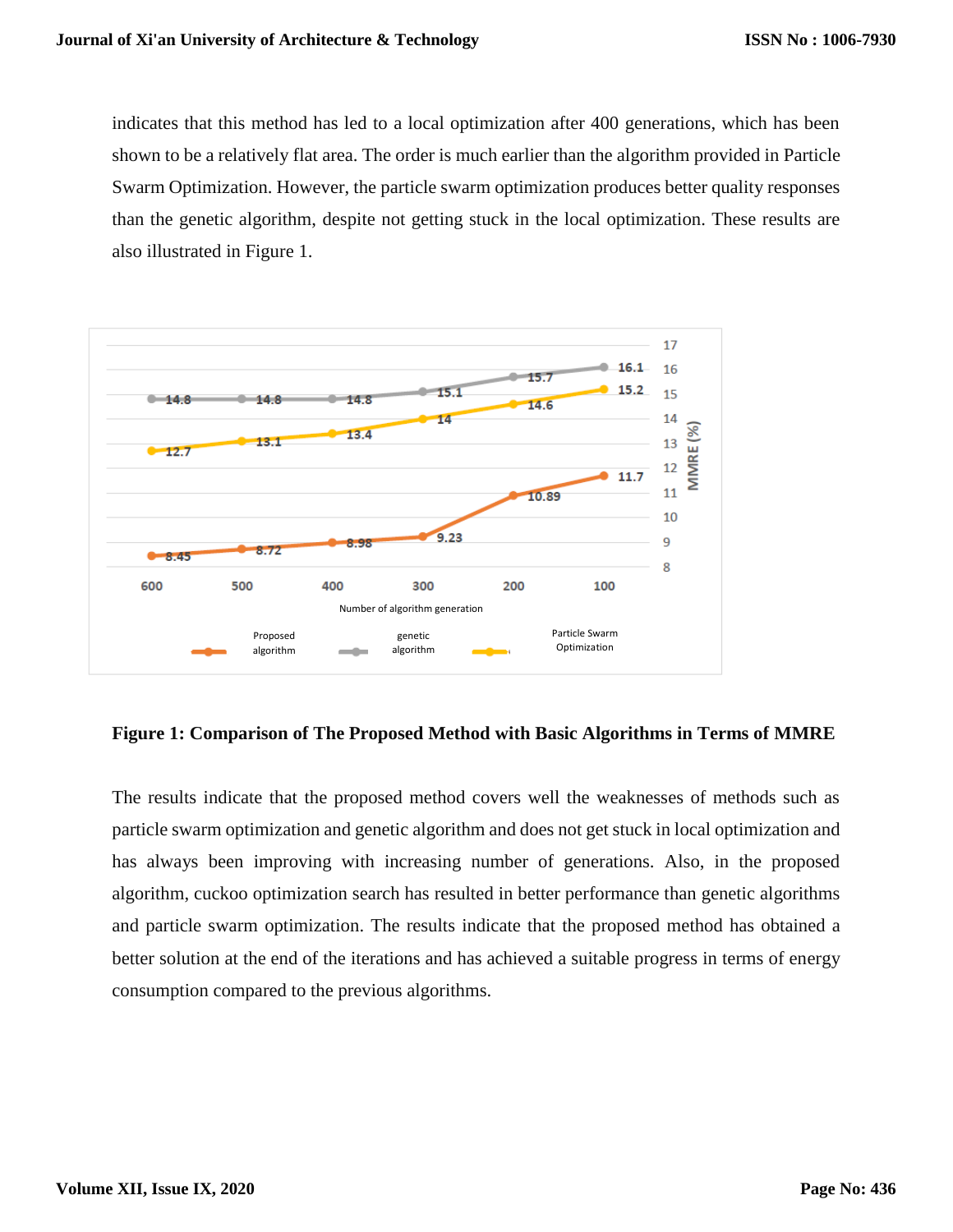In the following, other similar comparisons have been made according to the PRED criterion. In this section, comparisons have been made with genetic evolutionary algorithms and particle swarm optimization. The results of this comparison are shown in Table 4.

| Number of generation | Proposed algorithm | Genetic algorithm | Particle Swarm     |
|----------------------|--------------------|-------------------|--------------------|
|                      |                    |                   |                    |
|                      |                    |                   | Optimization       |
| 100                  | 81.9               | 78.6              | 79.2               |
| 200                  | 82.2               | 78.8              | 79.4               |
| 300                  | 82.6               | 79.3              | 79.7               |
| 400                  | 82.9               | 79.7              | $80.1$ +++++++++++ |
| 500                  | 83.1               | 79.8              | 80.3               |
| 600                  | 83.3               | 79.8              | 80.5               |

**Table 4: Comparison of The Proposed Method with Primitive Algorithms (PRED)**

From Table 4, we can see that the proposed algorithm based on the cuckoo search optimization algorithm at the end of the iterations can create a better solution compared to other methods. These results are also illustrated in Figure 2.



**Figure 2: Comparison of the proposed method with basic algorithms (PRED)**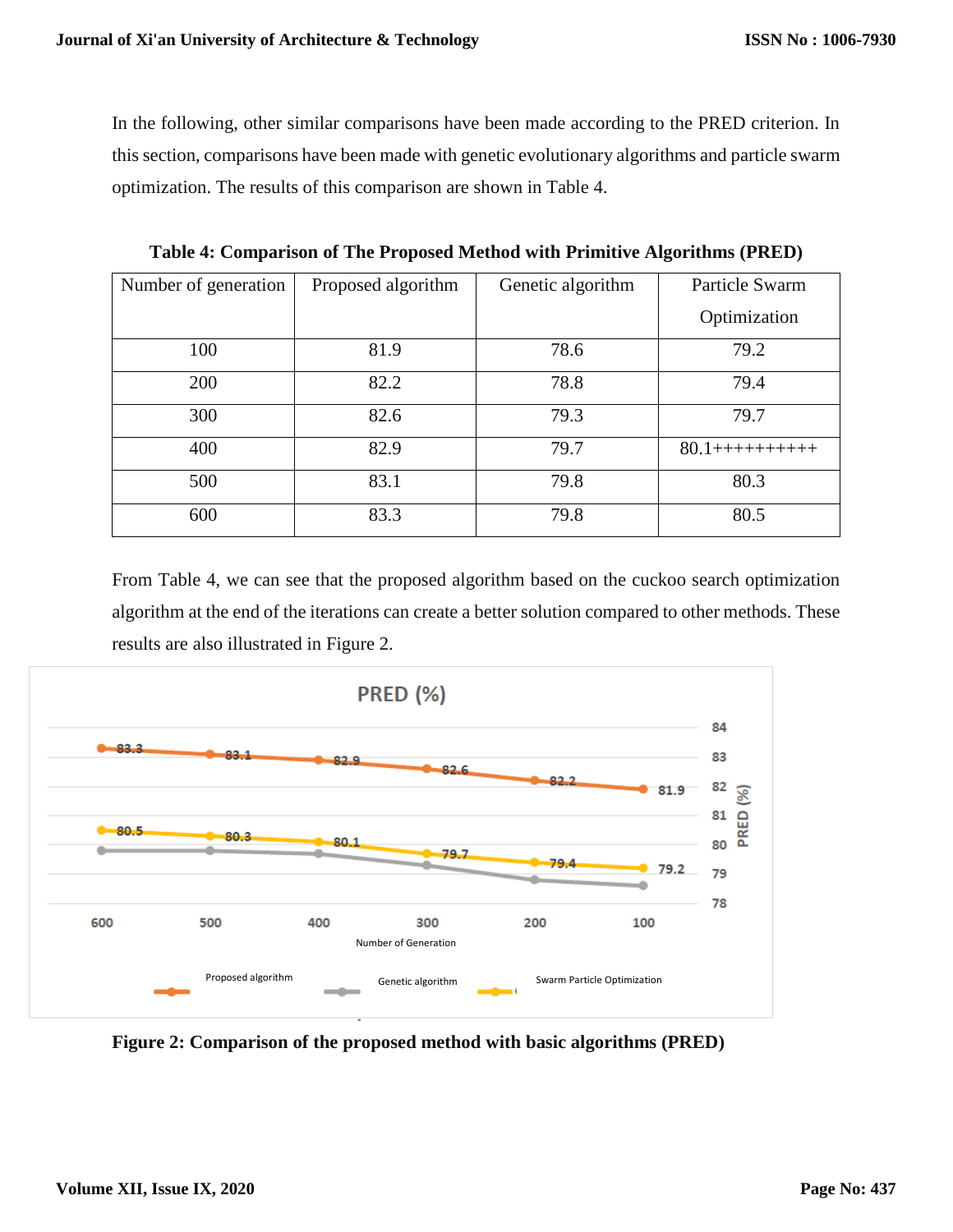# **2-5-4-Comparing with Previous Studies**

In the previous section, the quality of the proposed method of this study was compared with evolutionary algorithms. In this section, we compare with other previous studies. The results in Table 5 show that the proposed model has a better estimation accuracy compared to the method presented in [10], which is the basic article of this study.

|                             | Compared models  |                 |
|-----------------------------|------------------|-----------------|
| <b>Evaluation criterion</b> | Primitive method | Proposed method |
| <b>MMRE</b>                 | 21.53            | 9.23            |
| <b>PRED</b>                 | 53.33            | 82.06           |

**Table 5: Implementation Results**

As can be clearly seen from the results presented in Table 5, the proposed method has a lower mean magnitude error than other methods, so that the proposed error rate is aligned with the cuckoo search optimization algorithm to determine the optimal weights. In terms of PRED criteria, the proposed method has a very high accuracy and the difference in accuracy of about 29%, indicates the appropriate quality of the proposed method. Figure 3 shows the MMRE comparison chart in the proposed model and other methods. As can be seen, the proposed model with the cuckoo search optimization algorithm for determining the weights of cost estimating factors of object-oriented software has greatly reduced the MMRE error rate compared to the baseline study.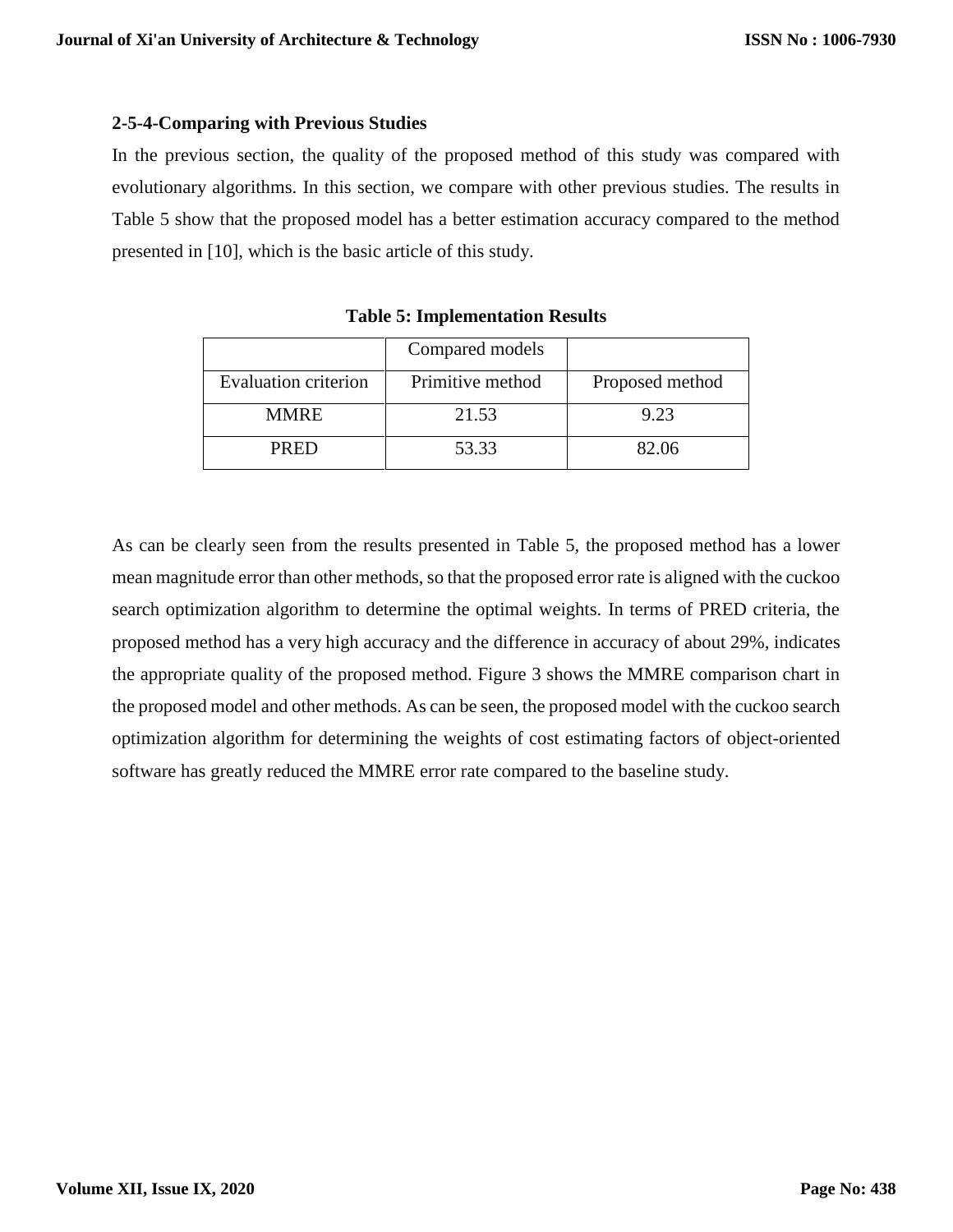

**Figure 3: Comparison of accuracy in different methods**

As can be seen in Figure 3, the percentage of MMRE error in the proposed model is less than the primitive model. The reason for improving the proposed method compared to the basic article is that in the basic article, the same set of coefficients have been used for each of the cost components. By examining several values and selecting the best one, which is certainly due to the high volume of available solutions and the large size of the problem space, this is inefficient.

The proposed method of this article, in order to solve the problem in the basic article of the evolutionary algorithm search optimization that works well in continuous problems, is able to identify the optimal coefficients for each of the factors influencing the software development cost and with good dynamics, it detects near-optimal values for the coefficients of each of the factors affecting the cost, thereby improving the efficiency of the cost estimation method and reduce the error prediction of object-oriented development cost.

### **3- Conclusion**

Accurate estimates are vital in the early stages of project creation. Estimates that are higher than the real value and estimates that are lower than the real values have caused companies to incur financial losses. If the cost estimates and manpower are too low for the project manager, the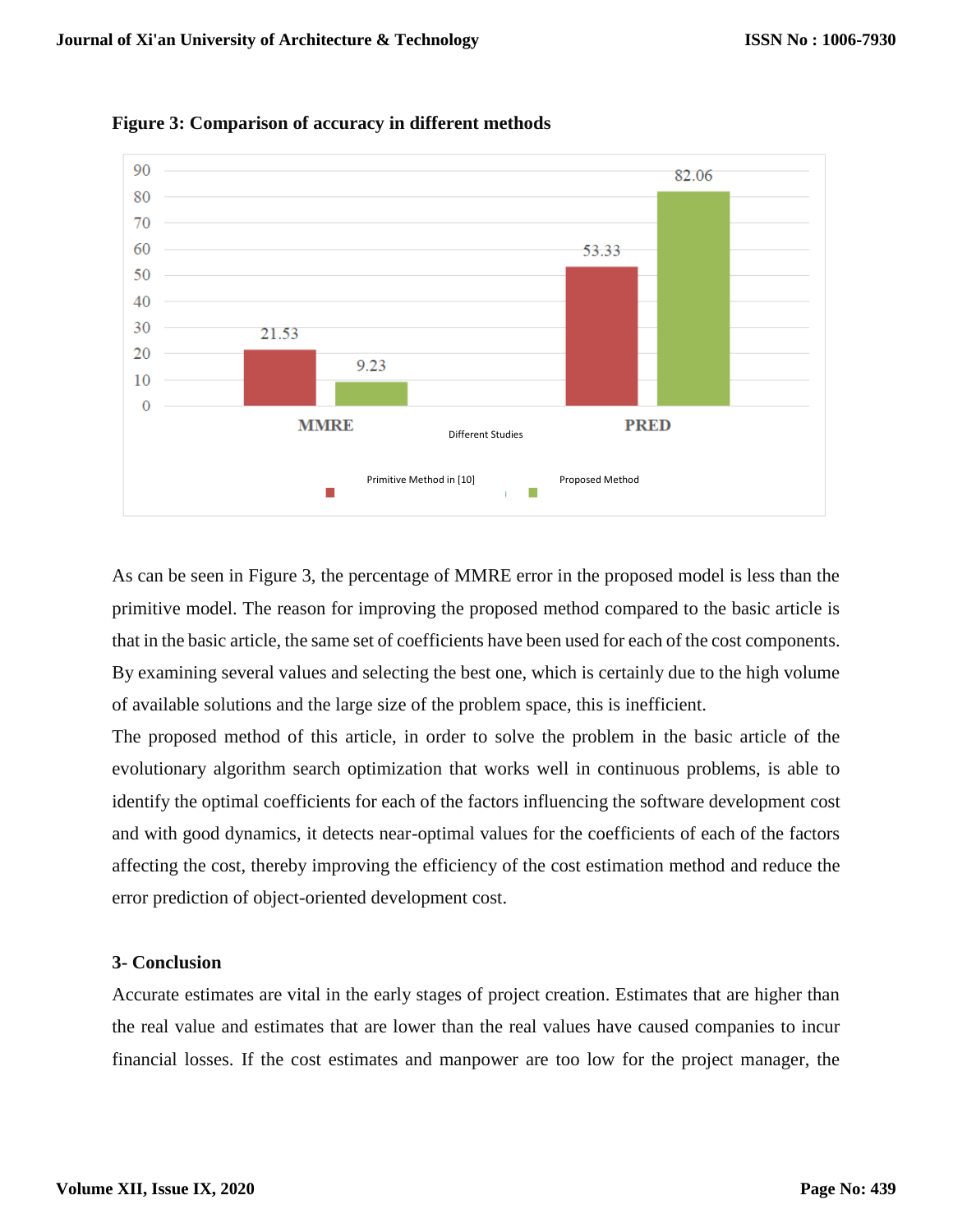production team will be under pressure to carry out the project, and if the estimates are too high to complete on time, more resources are needed for projects.

In planning and scheduling a software project, one of the first tasks is to estimate the project time. Time constraints are very important in software projects and have led to the project being completed over a period of time. Proper planning allows the project to progress faster, in which case more effort is required in the early stages, which eliminates potential risks and operational weaknesses.

Accordingly, accurate cost estimations are very important for controlling the software project for budgeting and contracting between the parties. The experience of previous studies shows that the use of only one technique is not suitable for all conditions. Therefore, the use of estimates that use several methods will lead to estimates closer to reality. For this reason, in this study, software cost estimation is done based on cuckoo search optimization.

The purpose of this paper is to propose a simple approach to evaluating the of development software efforts that changes with requirements are often suggested. In the proposed work, we have considered object-oriented features such as information hiding, abstraction, inheritance, and class and method optimization activities. The appropriate weight for each of these object-oriented programming features is then determined using the Cuckoo Search Optimization Evolutionary Algorithm. Examining the object-oriented concepts, it is clear that inheritance is one of the major concerns when updating activity and should be considered in the effort estimation.

In our work, a parameter for inheritance has been calculated. If an updated class has multiple children, each of them must be used separately, and this adds to the current effort of the update process. This article focuses on creating a visual method that is easy to estimate. The main goal is to accurately estimate the effort required to modify and update activity in an object-oriented software development program using the learning approach and evolution of the cuckoo search optimization algorithm. Since the need changes frequently during the software development period, the process of cost estimation must be implemented easily.

Cost-effective and accurate estimates, careful decision-making about program management will help to combine changes. In doing so, we focused on developing an effective estimation method that should be quick, easy, and simple. Accordingly, software cost estimation is very effective in increasing efficiency, reducing costs, speeding and reducing time to perform operations,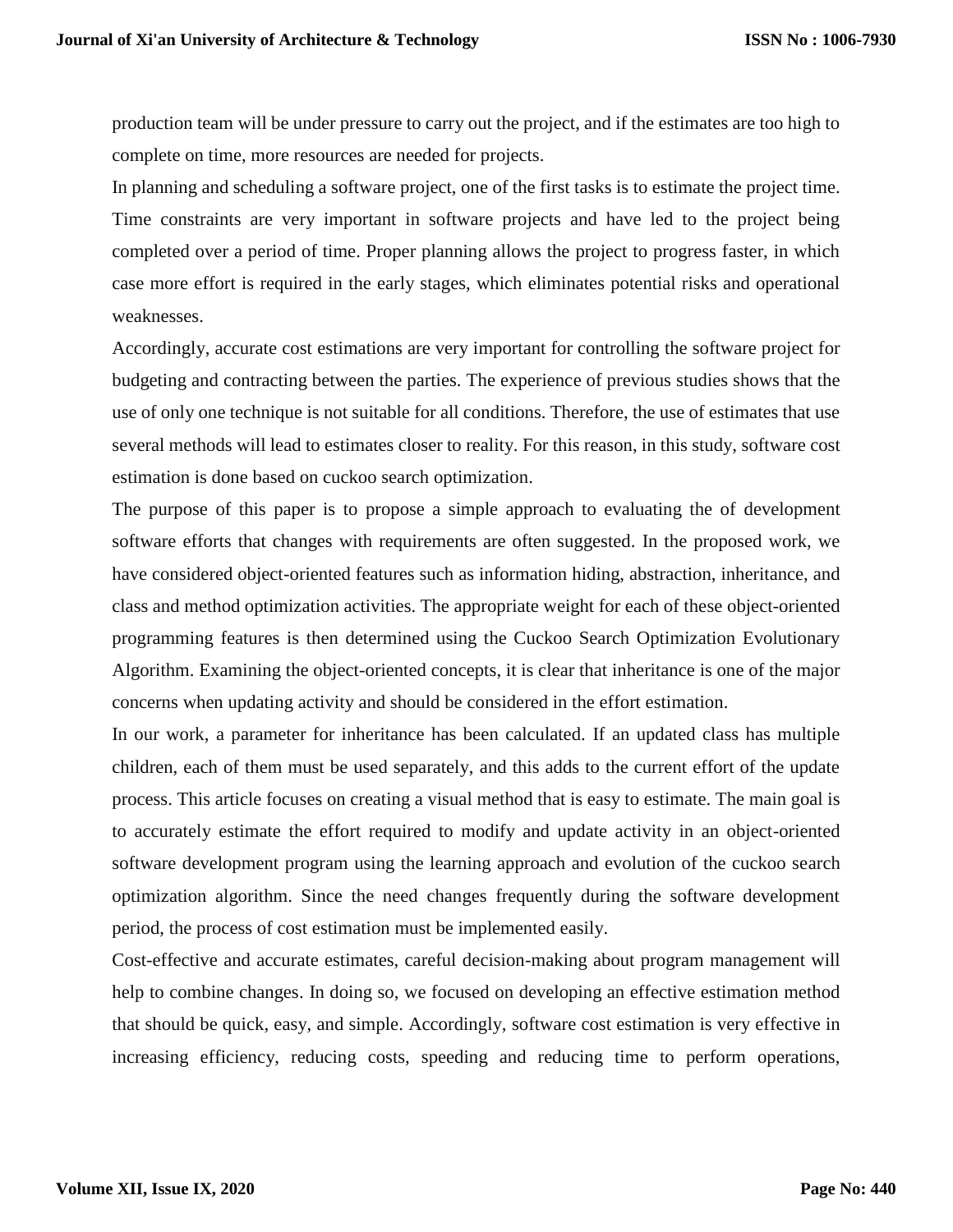improving communication, ensuring software development and identifying project-related risks. In this paper, software cost estimation is performed using cuckoo search optimization.

#### **4. References**

*1.Iranmanesh, Elnaz and Vahid Khatibi Bardsiri, Application of Algorithmic Models in Software Project Estimation, First National Conference on Computer Engineering Research, Tehran, Farzin Center for Sustainable Development of Science and Technology, 2014*

*2.Kumar, G., Bhatia, P.K.: A detailed analysis of software cost estimation using COSMIC-FFP. PAK Publishing Group J. Rev Comput. Eng. Res.2(2), 39–46 (2015)* 

*3. Kumar, G., Bhatia, P.K.: Automation of software cost estimation using neural network technique. Int. J. Comput. Appl. 98(20), 11–17 (2014)*

*4. Rao, G.S, Krishna, C.V.P., Rao, K.R.: Multi objective particle swarm optimization for software cost estimation. In: ICT and Critical Infrastructure: Proceedings of the 48th Annual Convention of Computer Society of India, vol. I, pp. 125–132. Springer International Publishing (2014)* 

*5. Maleki, I., Ghaffari, A., Masdari, M.: A new approach for software cost estimation with hybrid genetic algorithm and ant colony optimization. Int. J. Innov. Appl. Stud. 5(1), 72–81 (2014)*

*6. Kaur, R., Kumar, R., Bhondekar, A.P., Kapur, P.: Human opinion dynamics: an inspiration to solve complex optimization problems. Scientific reports 3, (2013)*

*7. Sheta, A.F., Aljahdali, S.: Software effort estimation inspired by COCOMO and FP models: a fuzzy logic approach. Int. J. Adv. Comput. Sci. Appl. (IJACSA) 4, 11 (2013)*

*8. Kaushik, A., Chauhan, A., Mittal, D., Gupta, S.: COCOMO estimates using neural networks. Int. J. Intell. Syst. Appl. 9, 22–28 (2012)*

*9. Bardsiri, V.K., Jawawi, D.N.A., Hashim, S.Z.M., Khatibi, E.: A PSO-based model to increase the accuracy of software development effort estimation. Software Qual. J. 21(3), 501– 526 (2013)*

*10. Sharma Y., (2016) Effort Estimation for Program Modification in Object Oriented Development, International Conference on Computational Science and Its Applications, 2016*

*11. Li, B., Sun, X., Leung, H., Zhang, S. (2013) A survey of code-based change impact analysis techniques. Softw. Test. Verif. Reliab. 23(8), 613–646*